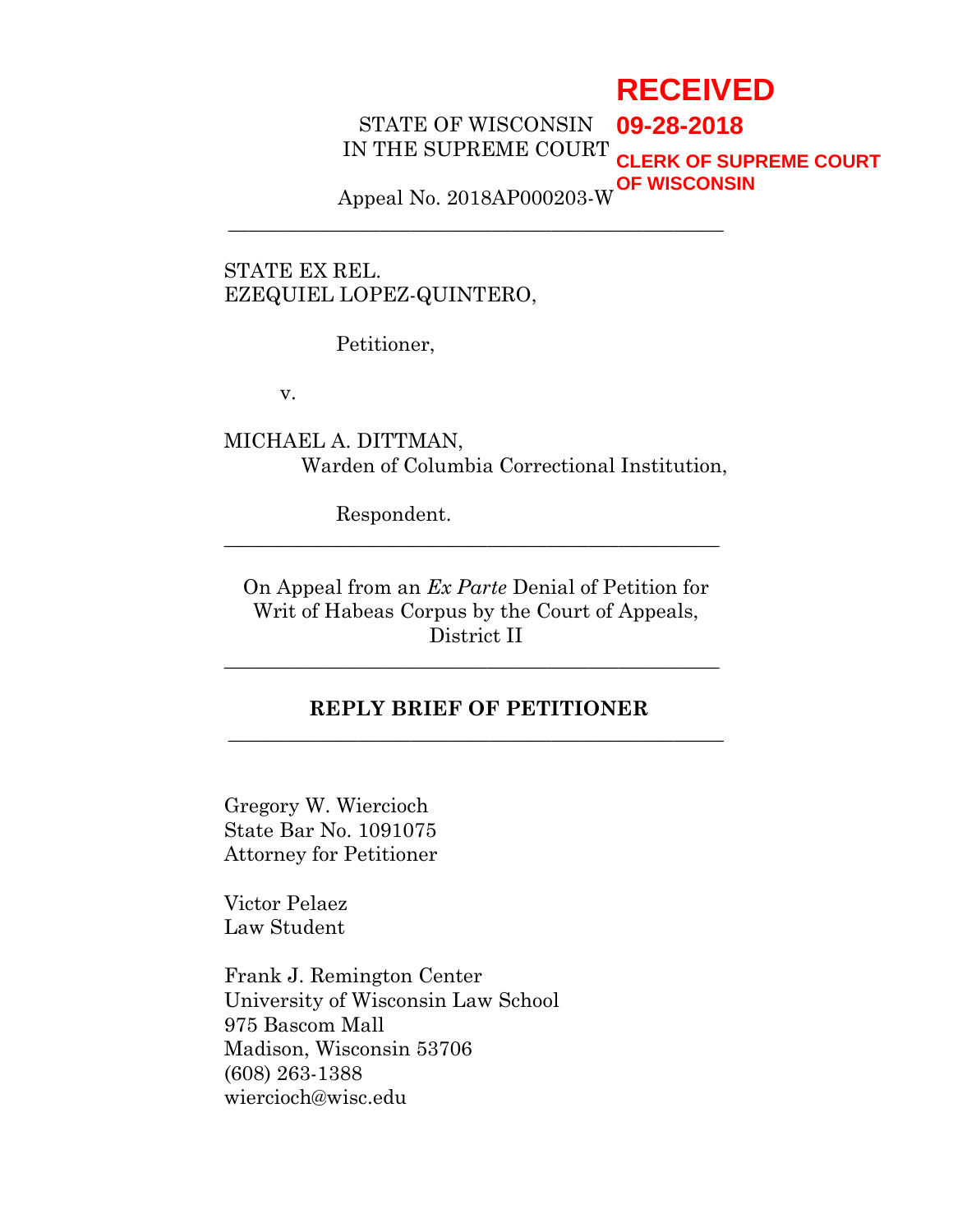# **TABLE OF CONTENTS**

| A. The common law did not apply the<br>doctrine of laches to bar untimely                                       |
|-----------------------------------------------------------------------------------------------------------------|
| B. Smalley's application of laches to<br>habeas petitions rests on a false                                      |
| C. But <i>Smalley</i> is not a laches decision 10                                                               |
| D. Smalley's "prompt and speedy"<br>common-law requirement for seeking<br>a supervisory writ has no application |
| E. Smalley's interpretation of Wis. Stat. §<br>809.51 raises serious constitutional                             |
|                                                                                                                 |
|                                                                                                                 |
|                                                                                                                 |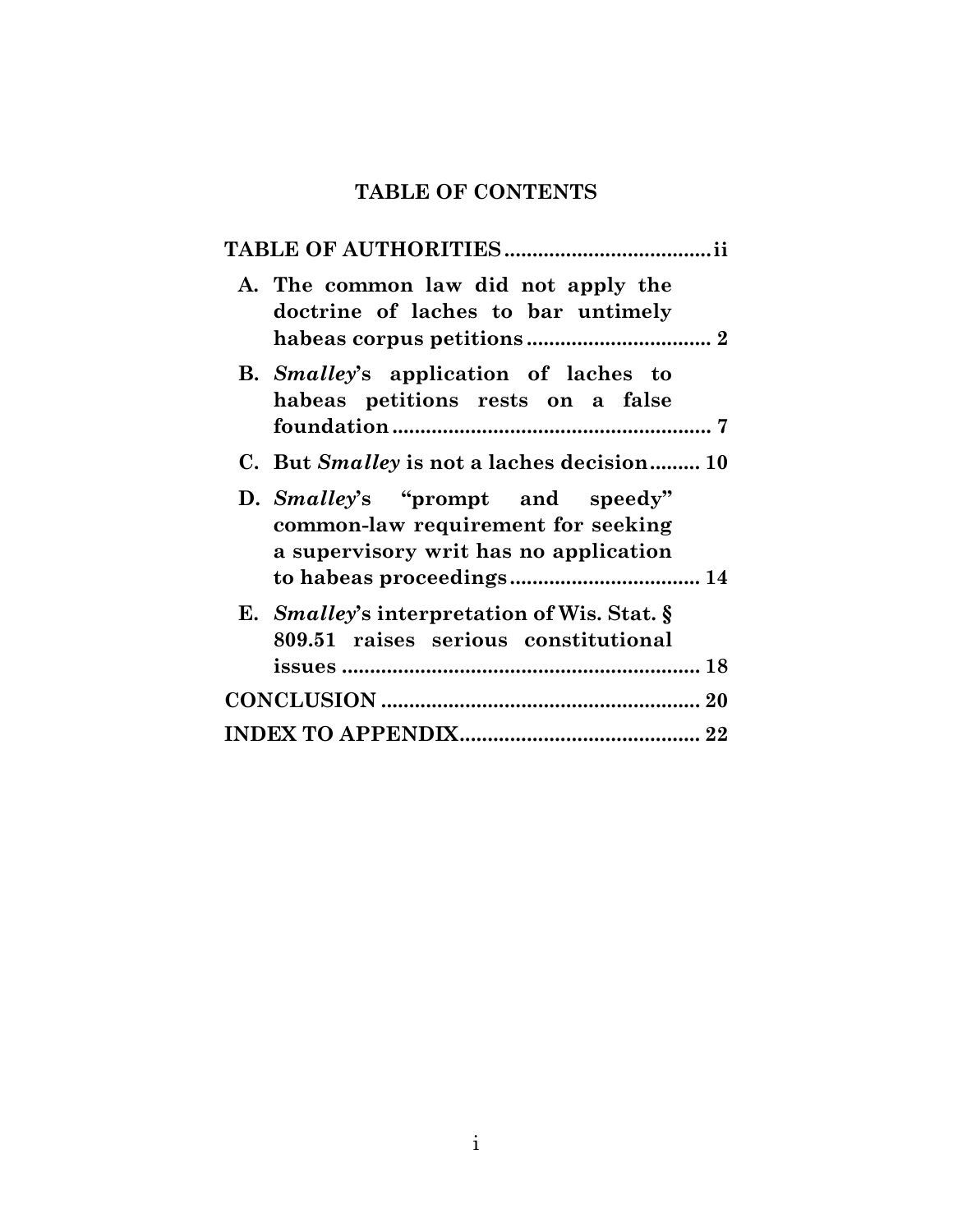# **TABLE OF AUTHORITIES**

# **Cases**

| Baxter v. Estelle,               |
|----------------------------------|
|                                  |
| Betts v. Litscher,               |
|                                  |
| Bradley v. Cowan,                |
|                                  |
| Chessman v. Teets,               |
|                                  |
| Coleman v. Thompson,             |
|                                  |
| Davis v. Adult Parole Authority, |
|                                  |
| Farnsworth v. United States,     |
|                                  |
| Ford v. Wainwright,              |
|                                  |
| Grannis v. Ordean,               |
|                                  |
| Hamilton v. Watkins,             |
|                                  |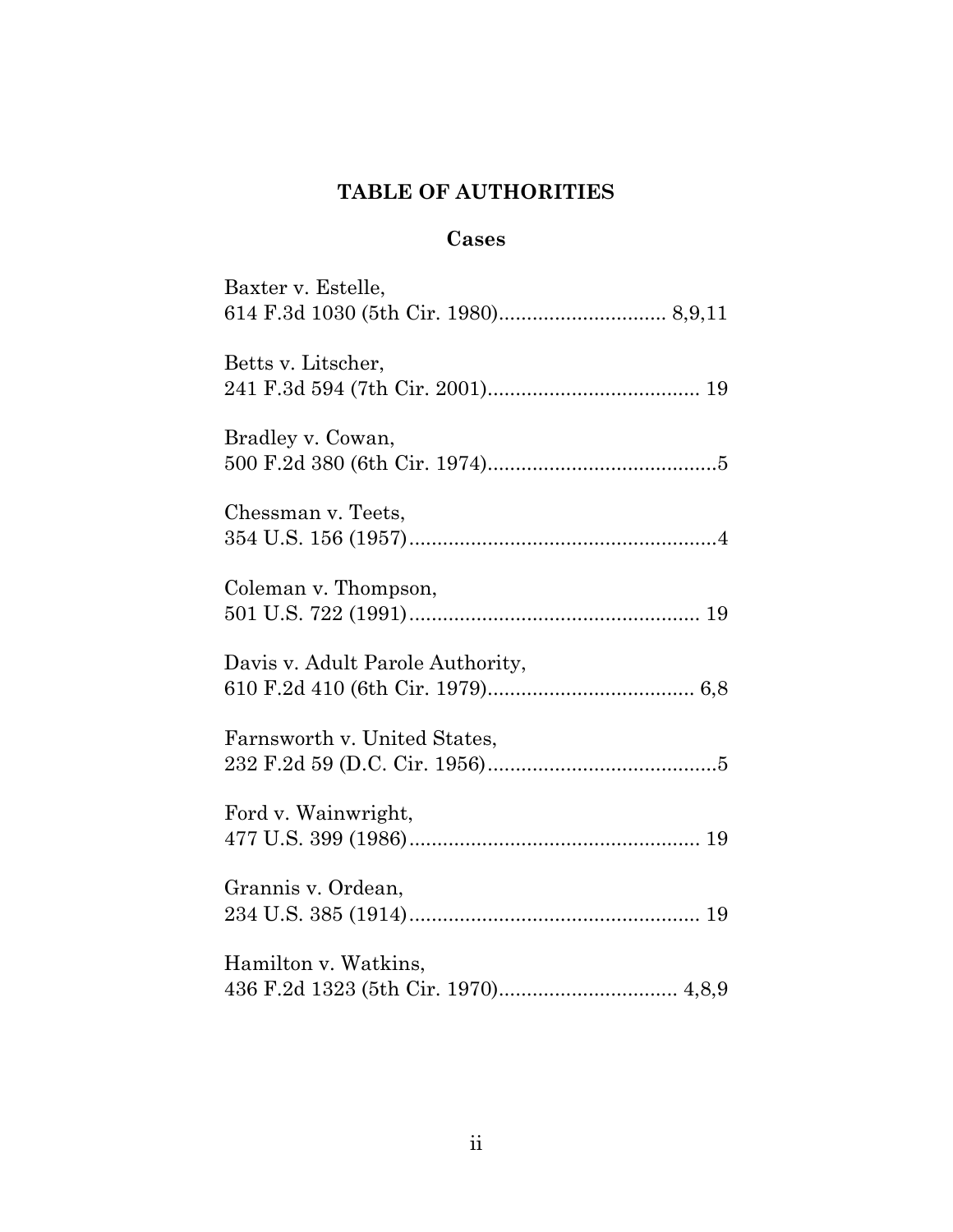| Hawkins v. Bennett,                    |
|----------------------------------------|
| Heflin v. United States,               |
| Holland v. Florida,                    |
| Hudson v. Alabama,                     |
| Jackson v. Estelle,                    |
| Mayola v. Alabama,                     |
| McCleskey v. Zant,                     |
| McConnell v. Estelle,                  |
| Palmer v. Ashe,                        |
| Pennsylvania ex rel. Herman v. Claudy, |
| Rose v. Lundy,                         |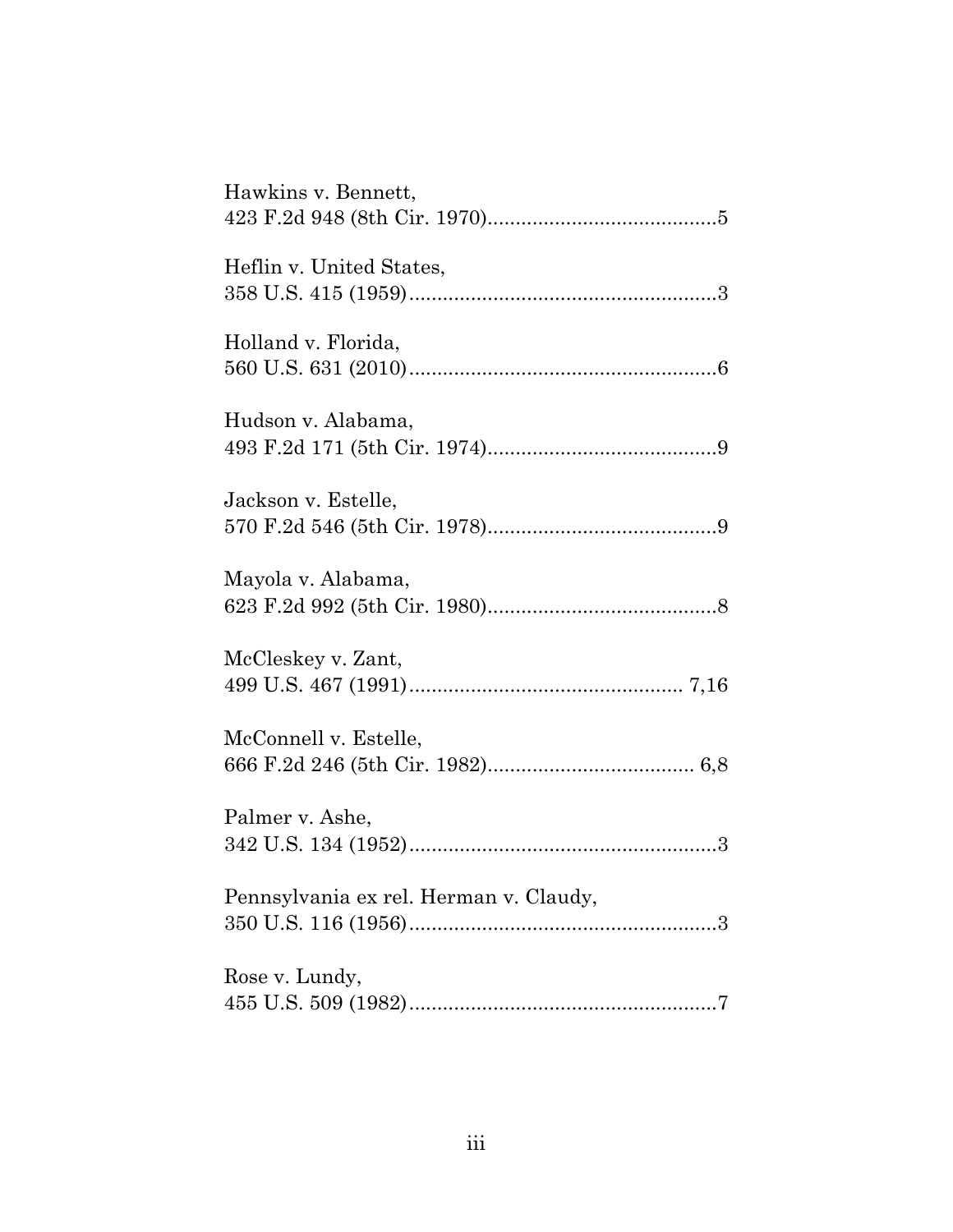| Sanders v. United States,                                                                                                                                                   |
|-----------------------------------------------------------------------------------------------------------------------------------------------------------------------------|
| Sawyer v. Midelfort,<br>227 Wis. 2d 124, 595 N.W.2d 423 (1999) 17                                                                                                           |
| State ex rel. Bohren v. Milwaukee Cty. Cir. Ct.,<br>192 Wis. 2d 407, 532 N.W.2d 135 (Ct. App. 1995)  15                                                                     |
| State ex rel. Coleman v. McCaughtry,<br>2006 WI 49, 290 Wis. 2d 352,                                                                                                        |
| State ex rel. Dressler v. Cir. Ct. for Racine Cty.,<br>163 Wis. 2d 622, 472 N.W.2d 532 (Ct. App. 1991)  16                                                                  |
| State ex rel. Haas v. McReynolds,<br>2002 WI 43, 252 Wis. 2d 133, 643 N.W.2d 771  18                                                                                        |
| State ex rel. Kalal v. Cir. Ct. for Dane Cty.,                                                                                                                              |
| State ex rel. Kyles v. Pollard,<br>2014 WI 38, 354 Wis. 2d 626, 847 N.W.2d 805  19                                                                                          |
| State ex rel. McMillian v. Dickey,<br>132 Wis. 2d 266, 392 N.W.2d 453 (Ct. App. 1986),<br>abrogated on other grounds by<br>State ex rel. Coleman v. McCaughtry, 2006 WI 49, |
| State ex rel. Nowak v. Waukesha Cty. Cir. Ct.,<br>169 Wis. 2d 395, 485 N.W.2d 419 (Ct. App. 1992)  16                                                                       |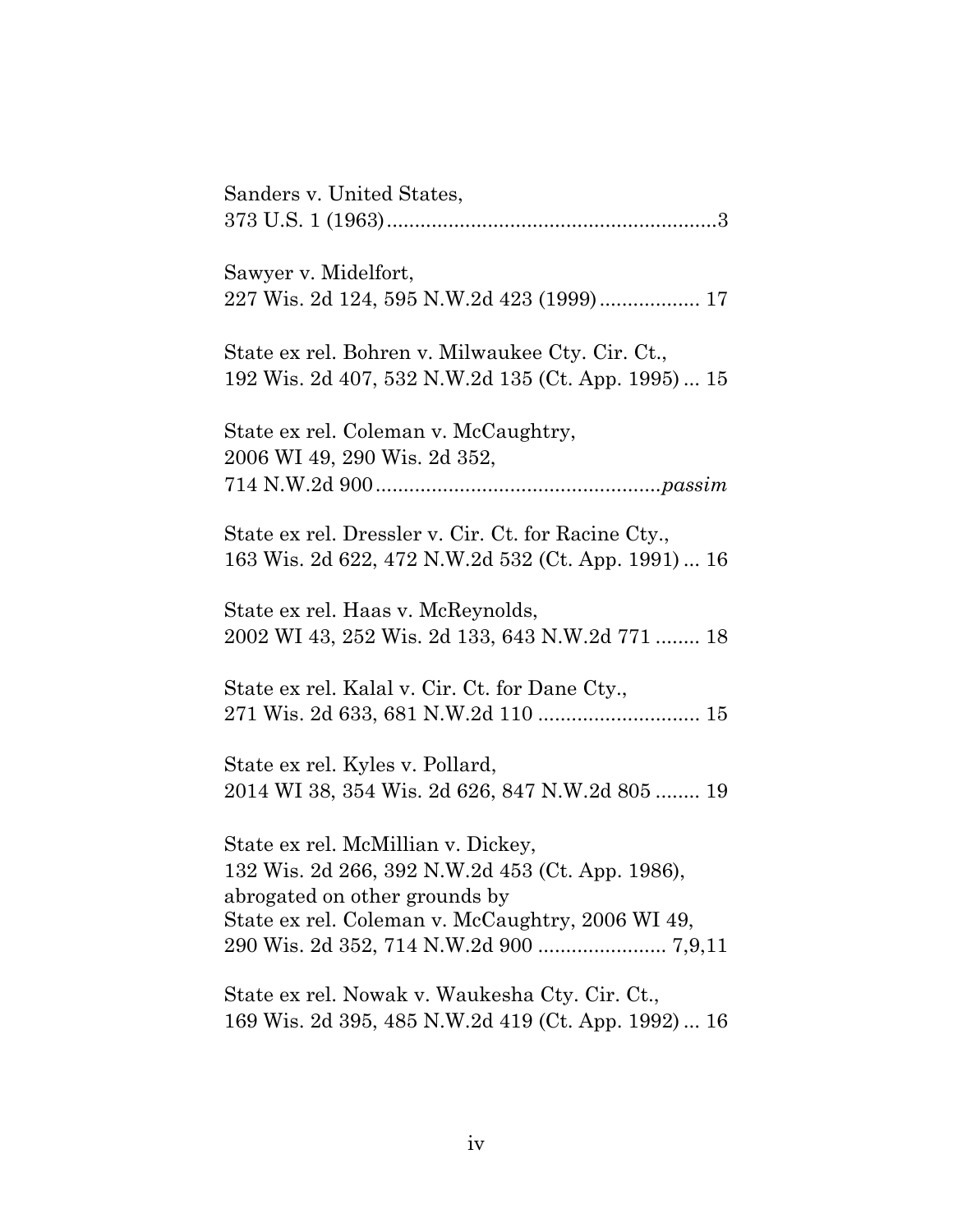| State ex rel. Panama v. Hepp,<br>314 Wis. 2d 112, 758 N.W.2d 806 (Ct. App. 2008) 10                                                                                       |
|---------------------------------------------------------------------------------------------------------------------------------------------------------------------------|
| State ex rel. Santana v. Endicott,<br>2006 WI App 13, 288 Wis. 2d 707,                                                                                                    |
| State ex rel. Smalley v. Morgan,<br>211 Wis. 2d 795, 565 N.W.2d 805 (Ct. App. 1997),<br>abrogated on other grounds by<br>State ex rel. Coleman v. McCaughtry, 2006 WI 49, |
| State ex rel. Washington v. State,<br>2012 WI App 74, 343 Wis. 2d 434,                                                                                                    |
| State v. Evans,<br>2004 WI 84, 273 Wis. 2d 192, 682 N.W.2d 784  10,11                                                                                                     |
| State v. Knight,                                                                                                                                                          |
| State v. Pozo,<br>2002 WI App 279, 258 Wis. 2d 796,                                                                                                                       |
| State v. Sutphin,                                                                                                                                                         |
| Teague v. Lane,                                                                                                                                                           |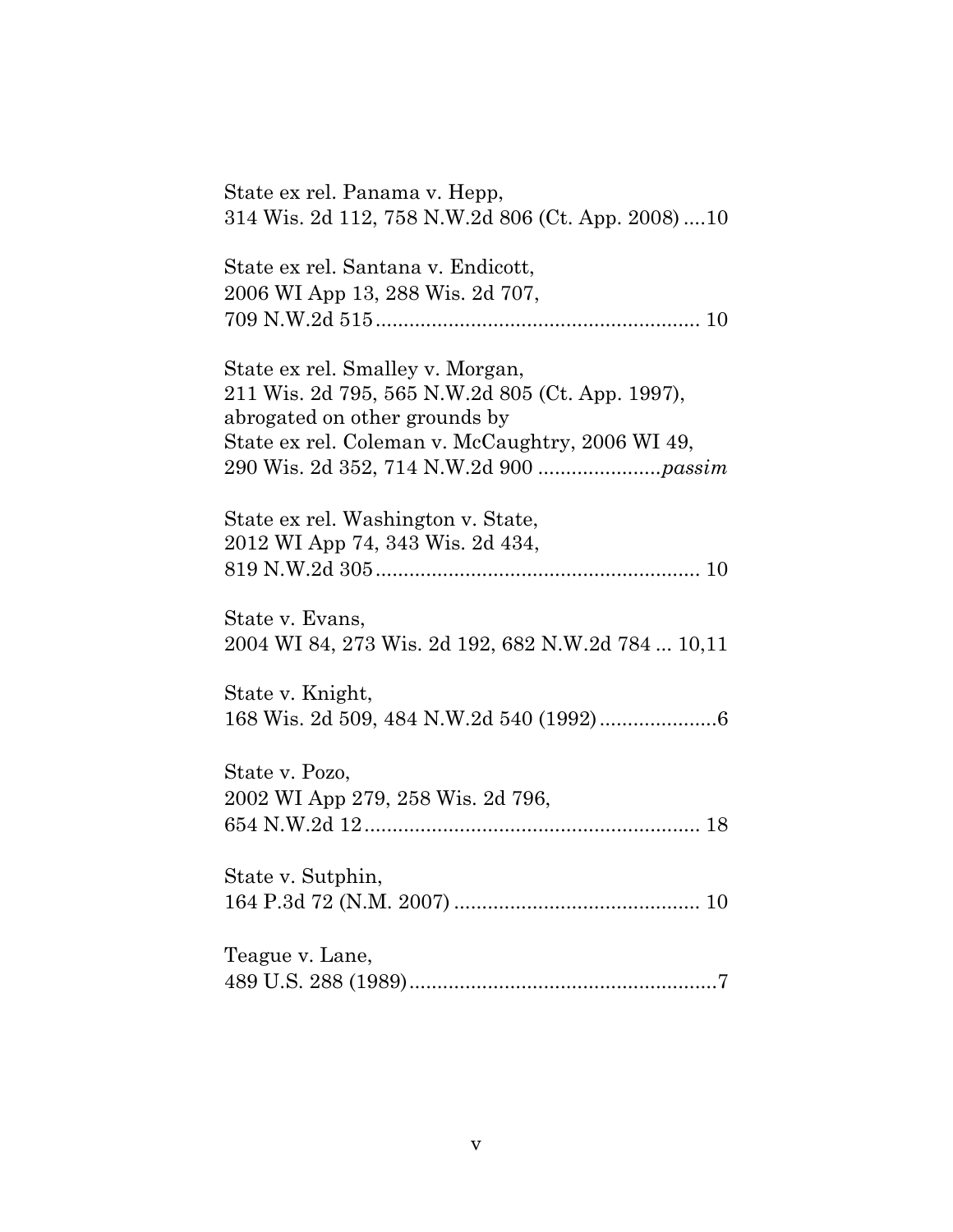| United States v. Cariola,                      |  |
|------------------------------------------------|--|
|                                                |  |
| United States v. Morgan,                       |  |
|                                                |  |
|                                                |  |
| United States v. Smith,                        |  |
|                                                |  |
| Uveges v. Pennsylvania,                        |  |
|                                                |  |
|                                                |  |
| Wainwright v. Sykes,                           |  |
|                                                |  |
| Wenke v. Gehl Co.,                             |  |
| 2004 WI 103, 274 Wis. 2d 220, 682 N.W.2d 405 2 |  |
|                                                |  |
| Wurtz v. Fleishman,                            |  |
| 97 Wis. 2d 100, 293 N.W.2d 155 (1980)17        |  |

# **Statutes and Rules**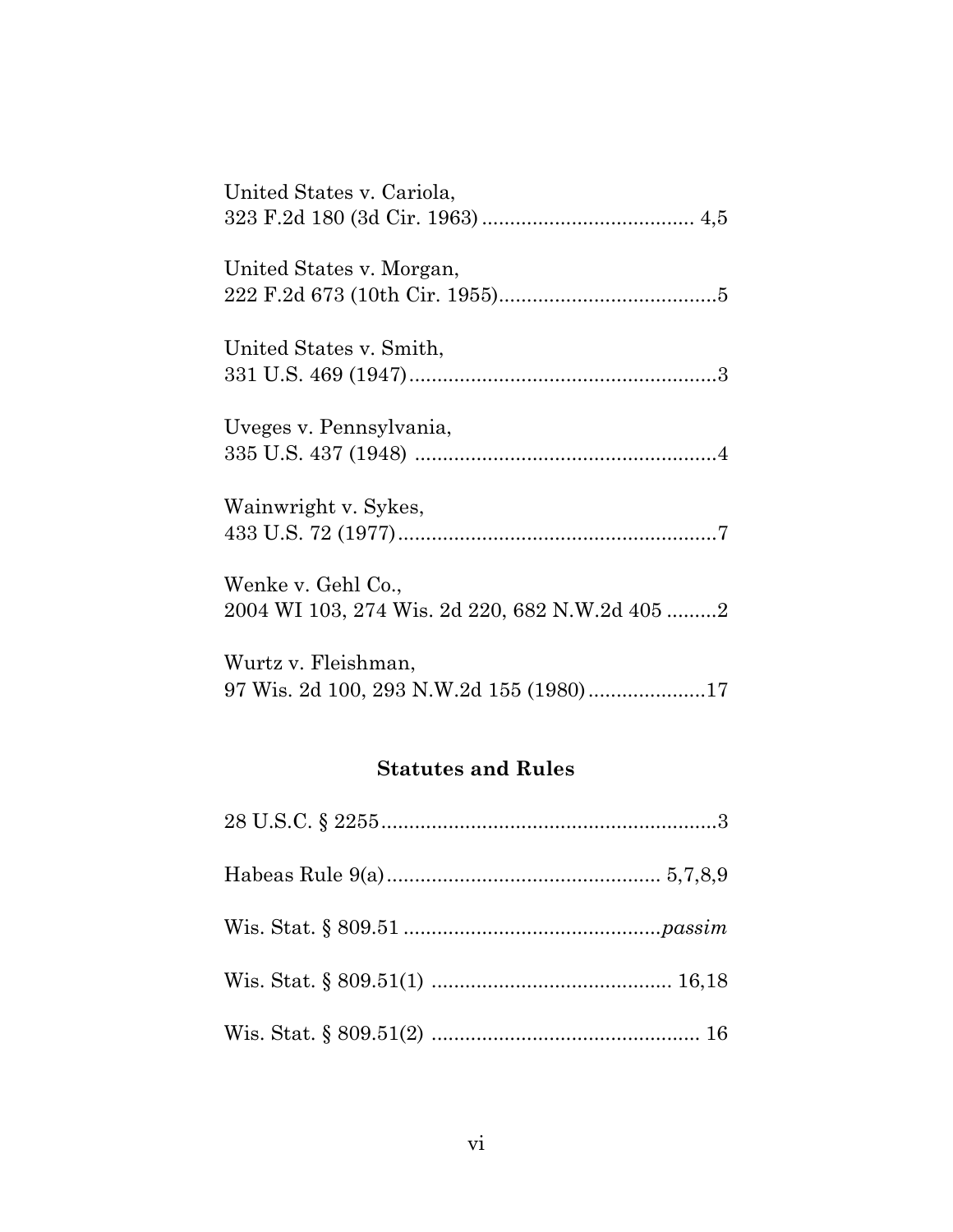# **Other Authorities**

Christine Burt,

Rule 9(a) and Its Impact on Habeas Corpus Litigation, 11 N. Eng. J. Crim. & Civ. Confinement 363 (1985)...3

Robert N. Clinton,

| Rule 9 of the Federal Habeas Corpus Rules: A Case  |
|----------------------------------------------------|
| Study on the Need for Reform of the Rules Enabling |
|                                                    |
| Erica Hashimoto,                                   |
|                                                    |
| Reclaiming the Equitable Heritage of Habeas,       |
|                                                    |
|                                                    |
| Michael S. Heffernan,                              |
| Appellate Practice and Procedure in Wisconsin      |
|                                                    |
|                                                    |
| Wisconsin Association of Criminal Defense Lawyers, |
|                                                    |
|                                                    |

C. Wright, A. Miller, & E. Cooper, Federal Practice and Procedure (3d ed. 2018) ........ 3,7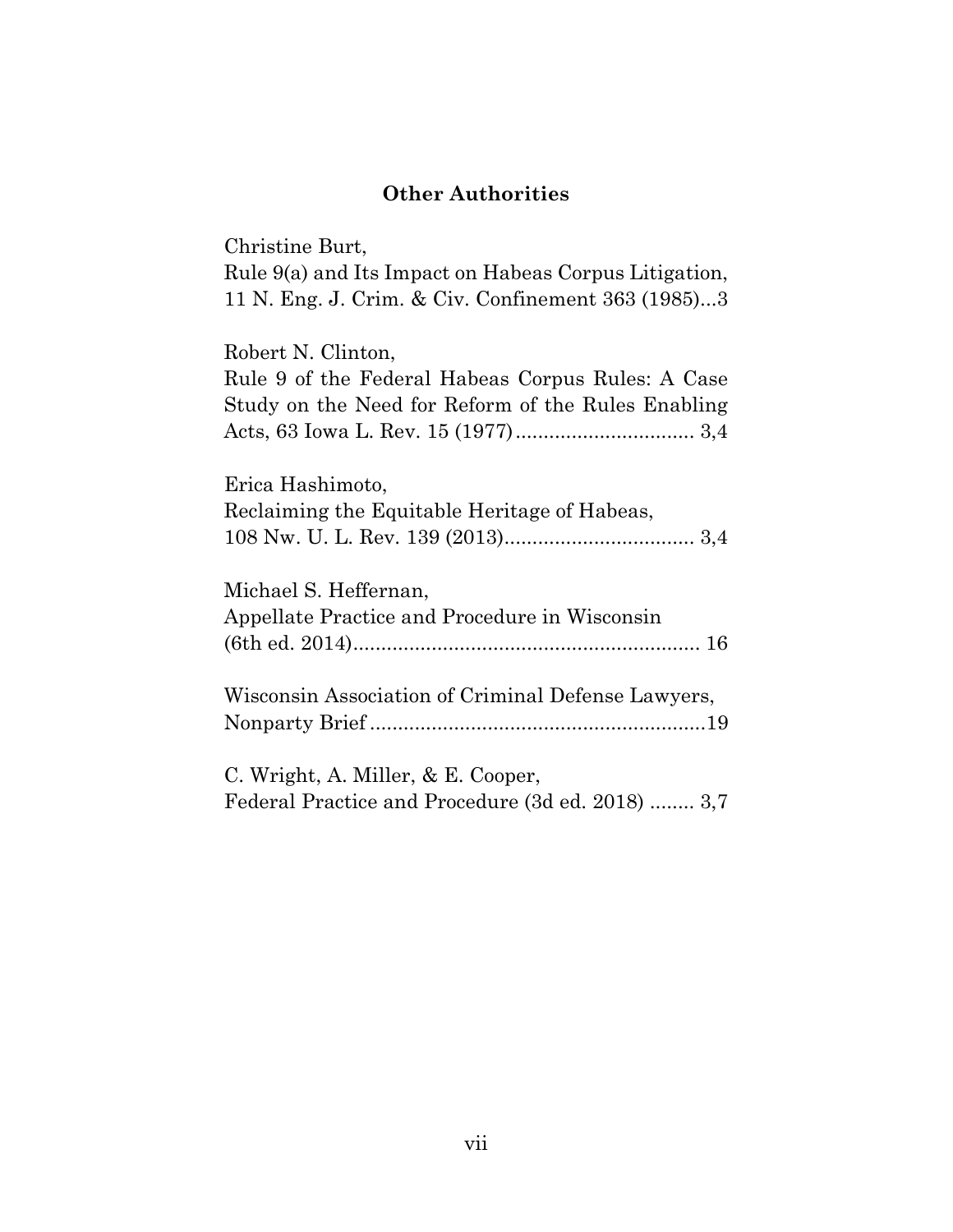#### STATE OF WISCONSIN IN THE SUPREME COURT

#### Appeal No. 2018AP000203-W **\_\_\_\_\_\_\_\_\_\_\_\_\_\_\_\_\_\_\_\_\_\_\_\_\_\_\_\_\_\_\_\_\_\_\_\_\_\_\_\_\_\_\_\_\_\_\_\_\_**

### STATE EX REL. EZEQUIEL LOPEZ-QUINTERO,

Petitioner,

v.

#### MICHAEL A. DITTMAN, Warden of Columbia Correctional Institution,

Respondent.

#### **REPLY BRIEF OF PETITIONER \_\_\_\_\_\_\_\_\_\_\_\_\_\_\_\_\_\_\_\_\_\_\_\_\_\_\_\_\_\_\_\_\_\_\_\_\_\_\_\_\_\_\_\_\_\_\_\_\_**

**\_\_\_\_\_\_\_\_\_\_\_\_\_\_\_\_\_\_\_\_\_\_\_\_\_\_\_\_\_\_\_\_\_\_\_\_\_\_\_\_\_\_\_\_\_\_\_\_\_**

*Smalley* untethered habeas corpus from its common-law equitable moorings. *Smalley* required the petitioner to prove timeliness and presumed prejudice if the Court of Appeals found the petition untimely. Barry Lee Smalley was a *pro se* prisoner who filed a four-page habeas petition. The State filed no response. None of the issues regarding unreasonable delay, the application of laches, common-law equitable principles, imposing a prompt and speedy filing requirement, or the use of the *ex parte* summary dismissal procedure on untimely habeas petitions was subjected to an adversarial airing. In other words, *Smalley*'s interpretation of Wis. Stat § 809.51 was the product of judicial decree.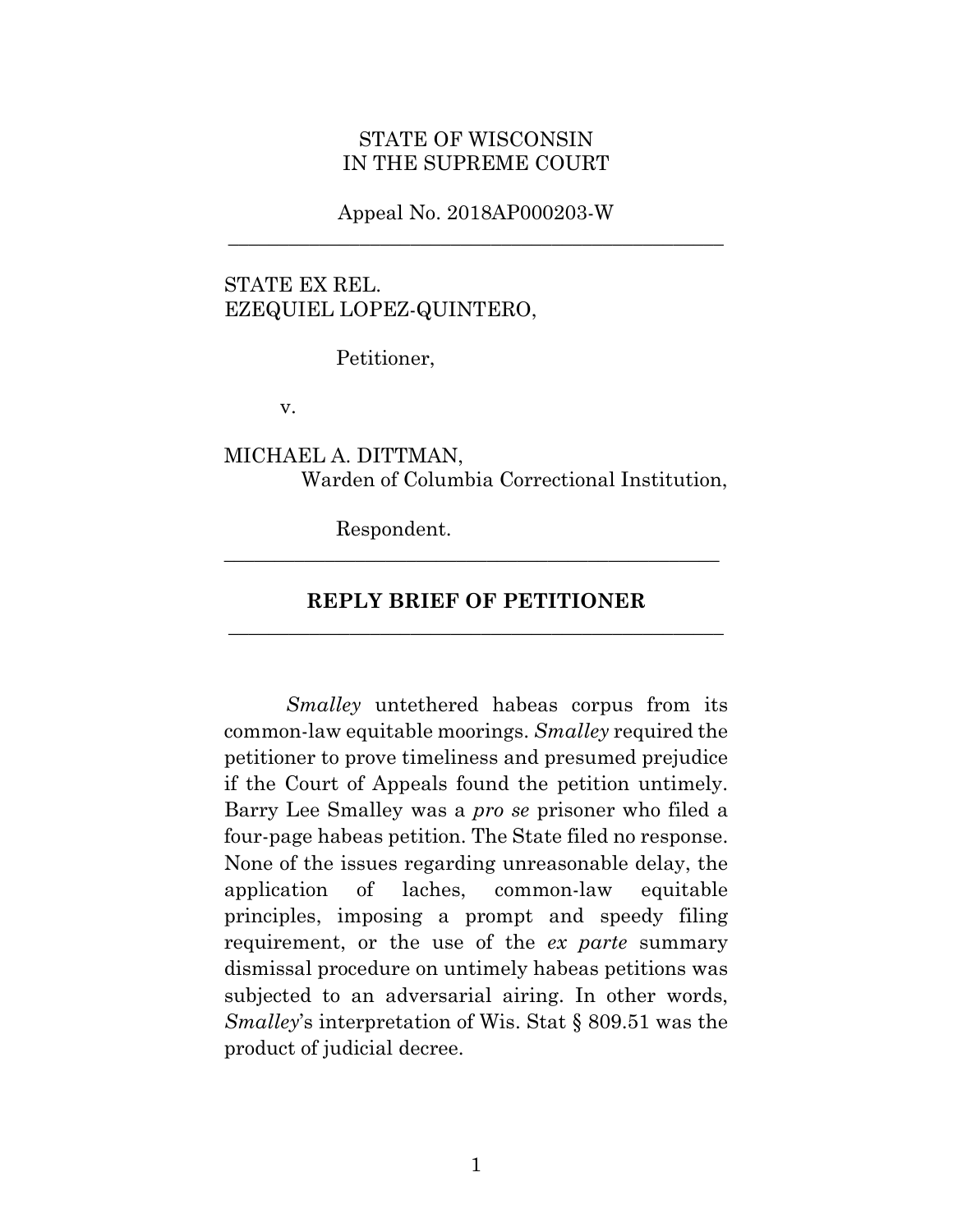The State constructs an elaborate argument that *Smalley*'s interpretation of Wis. Stat. § 809.51 simply incorporated common-law equitable principles into habeas. But the State gets the principles wrong. It ignores the common law's refusal to apply its equitable discretion to dismiss habeas petitions solely for untimeliness. Furthermore, the State fails to account for courts' misconstruing *Smalley* as a laches decision for nearly a decade, until this Court's ruling in *Coleman*. The State also overlooks the historical record in *Coleman*, which undermines its efforts to distinguish that decision from *Smalley*. Finally, the State does not discern the incongruity of importing the "prompt and speedy" requirement for supervisory writs into habeas. *Smalley*'s interpretation of Wis. Stat. § 809.51 is "objectively wrong." *Wenke v. Gehl Co.*, 2004 WI 103, ¶ 21, 274 Wis. 2d 220, 682 N.W.2d 405. This Court should overrule it.

# **A. The common law did not apply the doctrine of laches to bar untimely habeas corpus petitions.**

Contrary to the State's assertion that *Smalley*'s interpretation of Wis. Stat. § 809.51 merely applied the common law's traditional principles of equity to habeas corpus jurisprudence, *Smalley* removed equity from habeas corpus and replaced it with a procedure unfairly burdensome to petitioners. Moreover, the application of laches to delayed habeas petitions is a relatively recent statutory creation—itself a radical departure from the common law's traditional use of equitable principles to govern habeas corpus proceedings.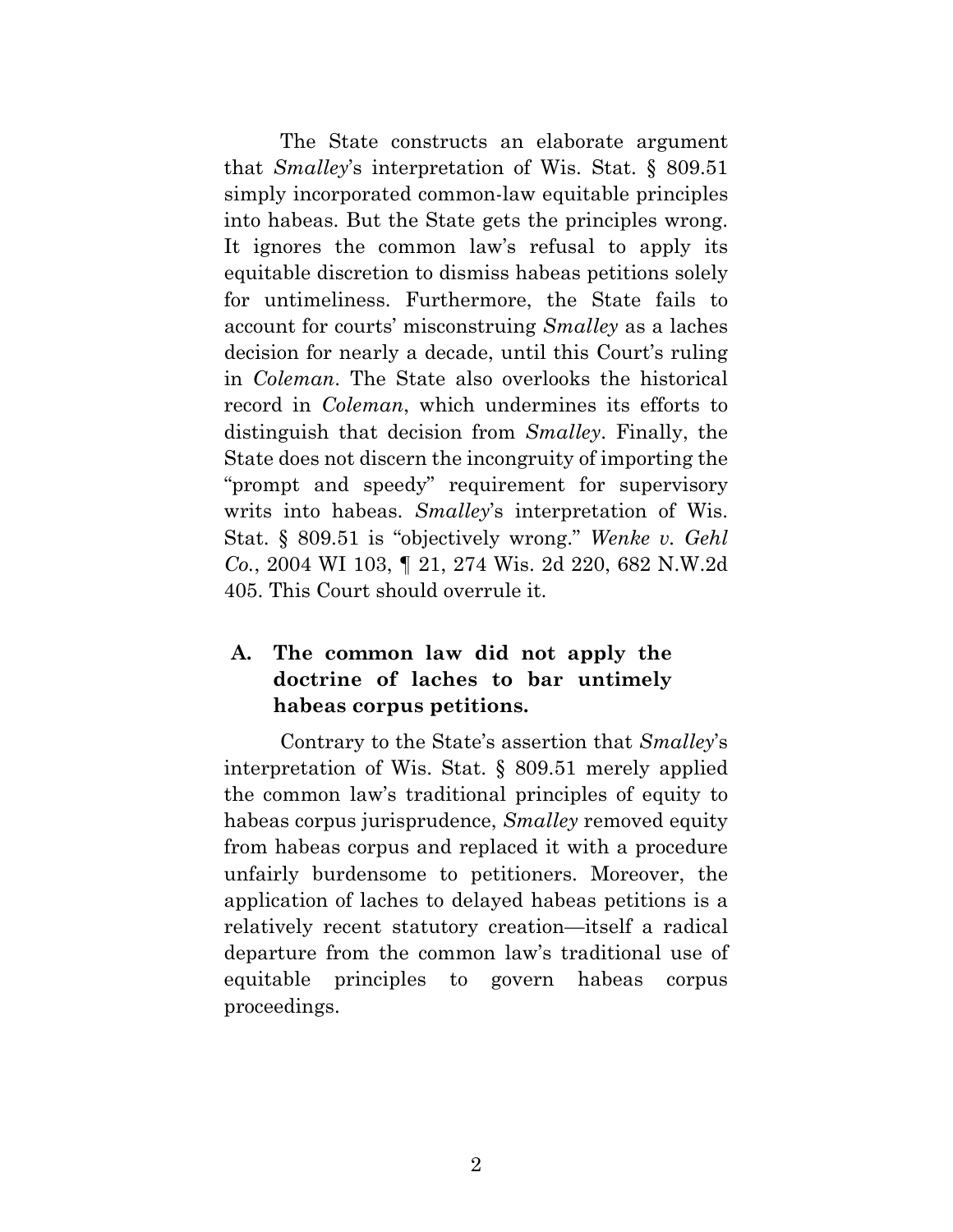The common law did not bar a petition for writ of habeas corpus due to the passage of time. *See United States v. Smith*, 331 U.S. 469, 475 (1947) ("[H]abeas corpus provides a remedy for jurisdictional and constitutional errors at the trial without limit of time."); *Heflin v. United States*, 358 U.S. 415, 420 (1959) (Stewart, J., speaking for five justices) (noting that provision permitting federal prisoner to file motion under 28 U.S.C. § 2255 at any time "simply means that, as in habeas corpus, there is no statute of limitations, no *res judicata*, and that the doctrine of laches is inapplicable"); *Sanders v. United States*, 373 U.S. 1, 8 (1963) ("Conventional notions of finality of litigation have no place where life and liberty is at stake and infringement of a constitutional right is alleged."); *see generally* 17B C. Wright, A. Miller, & E. Cooper, *Fed. Prac. & Proc.* § 4268.2 (3d ed. 2018); Robert N. Clinton, *Rule 9 of the Federal Habeas Corpus Rules: A Case Study on the Need for Reform of the Rules Enabling Acts*, 63 Iowa L. Rev. 15, 31–35 (1977) [hereinafter "Clinton, *Rule 9*"]; Christine Burt, *Rule 9(a) and Its Impact on Habeas Corpus Litigation*, 11 N. Eng. J. Crim. & Civ. Confinement 363, 380–84 (1985).

The United States Supreme Court repeatedly held that delay in the filing of a petition could not terminate the habeas corpus rights of a person seeking relief from an unconstitutional conviction or sentence. *See*, *e.g.*, *Pennsylvania ex rel. Herman v. Claudy*, 350 U.S. 116, 123 (1956) (reaching merits of habeas petition filed eight years after conviction, listing cases that the Court did not bar from review in which many years had passed, and noting that "[t]he sound premise upon which these holdings rested is that men incarcerated in flagrant violation of their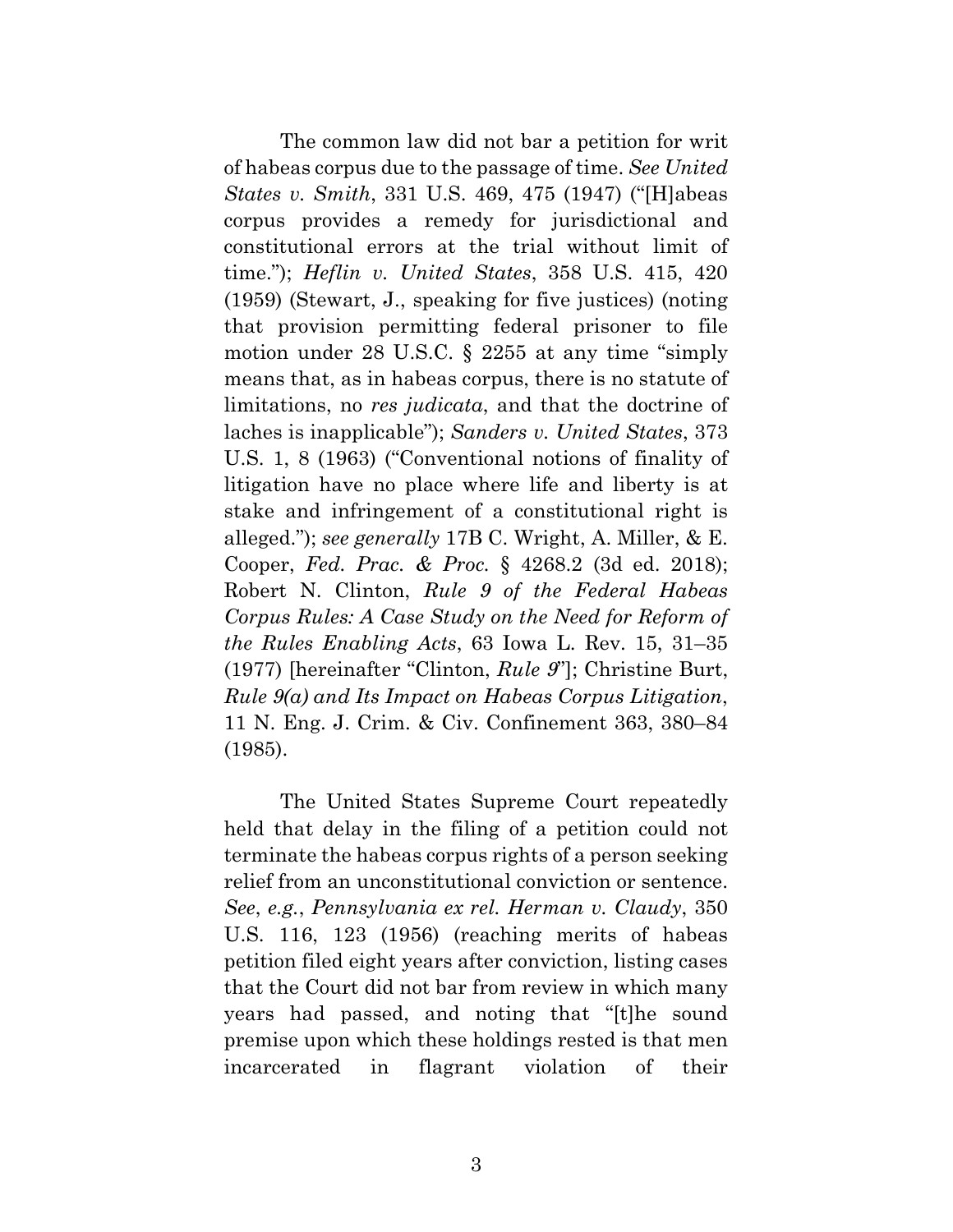constitutional rights have a remedy") (citing *Palmer v. Ashe*, 342 U.S. 134 (1952) (18 years), and *Uveges v. Pennsylvania*, 335 U.S. 437 (1948) (seven years)). In *Chessman v. Teets*, 354 U.S. 156 (1957), the Supreme Court explained that:

> [T]he overriding responsibility of this Court is to the Constitution of the United States, no matter how late it may be that a violation of the Constitution is found to exist. This Court may not disregard the Constitution because an appeal in this case, as in others, has been made on the eve of execution. We must be deaf to all suggestions that a valid appeal to the Constitution, even by a guilty man, comes too late, because courts, including this Court, were not earlier able to enforce what the Constitution demands. The proponent before the Court is not the petitioner but the Constitution of the United States.

*Id.* at 165.

Following the Supreme Court's lead, lower federal courts consistently reached the merits of habeas petitions filed even after extraordinary delays. *See*, *e.g.*, *Hamilton v. Watkins*, 436 F.2d 1323, 1325– 26 (5th Cir. 1970) (36 years); *United States v. Cariola*, 323 F.2d 180, 183 (3d Cir. 1963) (24 years); *see also* Clinton, *Rule 9*, at 33 n.135 (listing cases); Erica Hashimoto, *Reclaiming the Equitable Heritage of Habeas*, 108 Nw. U. L. Rev. 139, 147 n.57 (2013) (recognizing that, prior to the 1977 adoption of Habeas Rule 9(a), "lower courts regularly entertained petitions filed after even extraordinary delays," including delays of 24, 36, and 40 years) (citation and internal quotation marks omitted).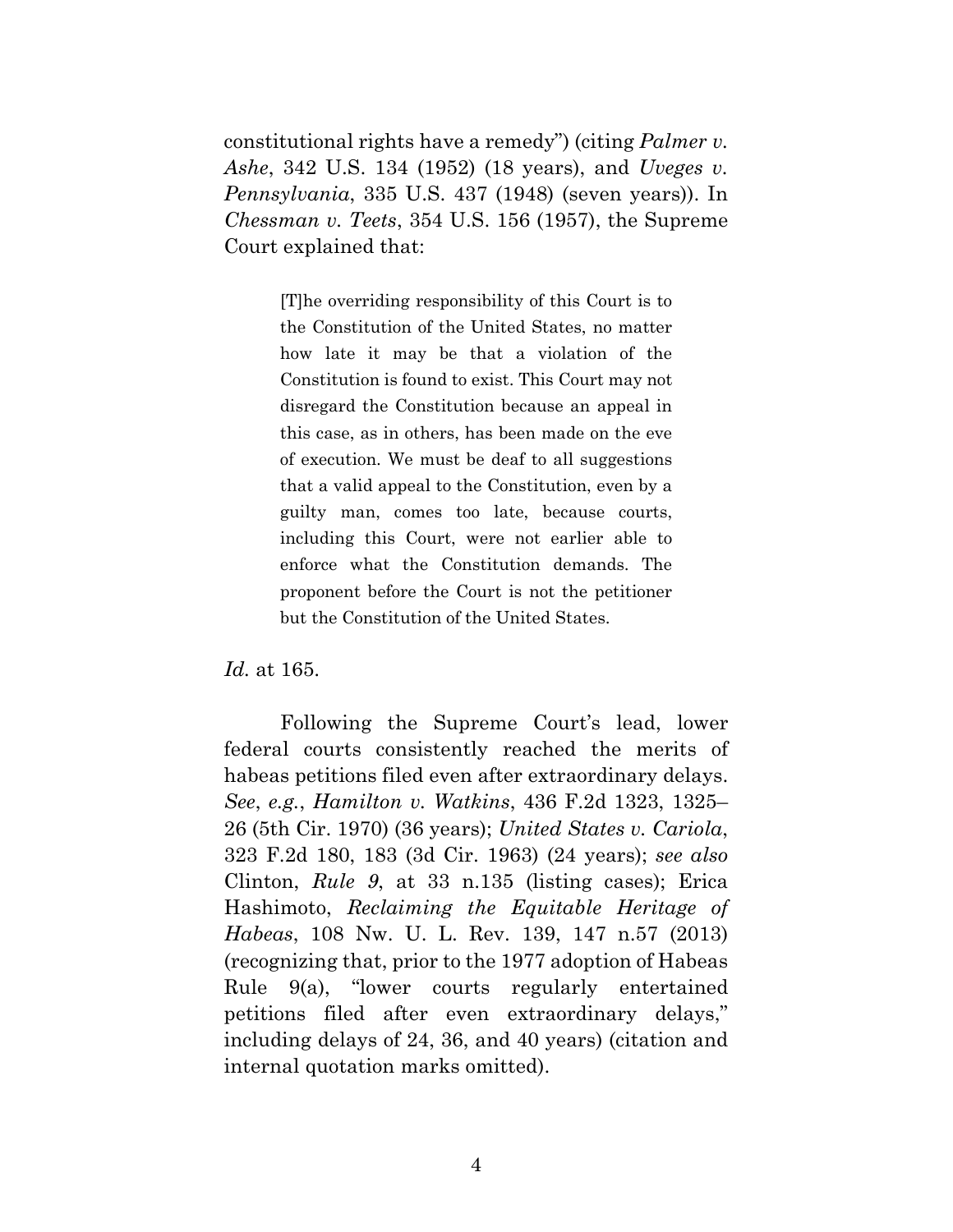*Hawkins v. Bennett*, 423 F.2d 948 (8th Cir. 1970), typifies the federal courts' equitable tradition in adjudicating habeas petitions. In *Hawkins*, the petitioner sought habeas corpus relief over 40 years after his conviction for murder. *Id.* at 949. He alleged that he had been denied the effective assistance of counsel and that African-Americans had been systematically excluded from the grand jury that indicted him. *Id.* The Eighth Circuit recognized that the passage of time would "render[ ] the gathering of evidence difficult." *Id.* at 951. Nevertheless, the court emphasized that, "if appellant's constitutional rights were violated in 1926, the passage of 44 years does not serve to cure the wrong. And he, just as the man recently convicted, must be afforded a meaningful opportunity to prove his claims." *Id.* (footnote omitted).

Instead of dismissing outright an untimely petition—as the State argues—courts considered the passage of time in weighing the credibility of the petitioner's evidence and the merits of the claims, thereby increasing the burden of proof. *See*, *e.g.*, *Bradley v. Cowan*, 500 F.2d 380, 381 (6th Cir. 1974); *Cariola*, 323 F.2d at 183; *United States v. Morgan*, 222 F.2d 673, 675 (10th Cir. 1955); *Farnsworth v. United States*, 232 F.2d 59, 63 (D.C. Cir. 1956). Consequently, even without a laches defense, courts could still account for faded memories, lost records, and deceased witnesses in a way that did not leave the state defenseless against stale claims. *See McConnell v. Estelle*, 666 F.2d 246, 251 (5th Cir. 1982) ("If the petitioner had delayed unreasonably in filing his claim and the delay resulted in prejudice to the state his case was not automatically lost but was weakened. The proof he offered, as well as his good faith and credibility, would be given less weight than if the claim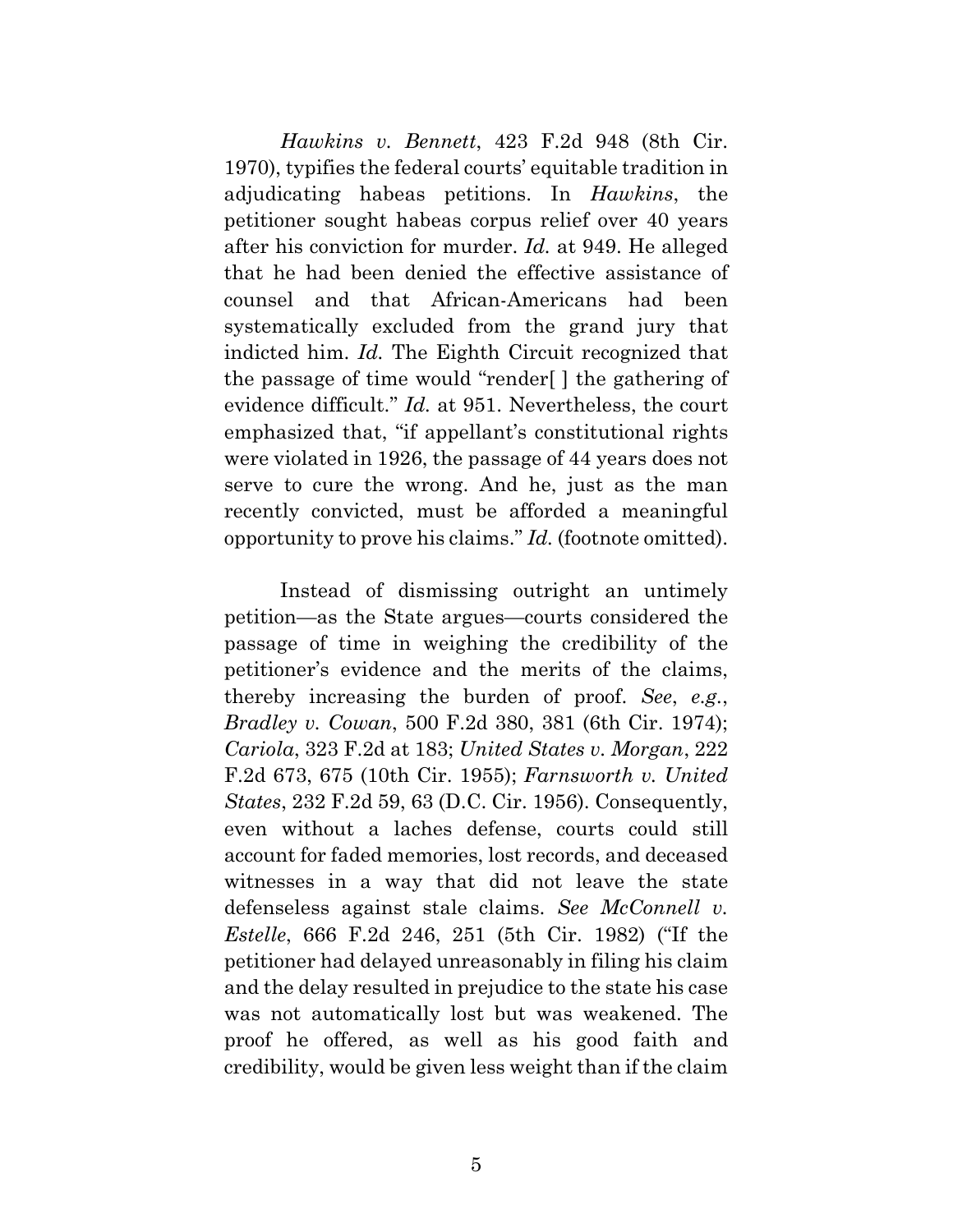had been timely filed.").

*Smalley*'s interpretation of Wis. Stat. § 809.51 displaced a long and unbroken line of United States Supreme Court and lower federal court cases that addressed stale-claim problems by means other than the affirmative defense of laches, which precludes courts from reaching the merits. The United States Supreme Court has emphasized that it "will not construe a statute to displace courts' traditional equitable authority absent the clearest command," because "equitable principles have traditionally governed the substantive law of habeas corpus." *Holland v. Florida*, 560 U.S. 631, 646 (2010) (internal quotation marks and citations omitted); *see State v. Knight*, 168 Wis. 2d 509, 520–21, 484 N.W.2d 540 (1992) ("Habeas corpus is essentially an equitable doctrine, and a court of equity has authority to tailor a remedy for the particular facts.") (internal quotation marks omitted); *Davis v. Adult Parole Authority*, 610 F.2d 410, 413–14 (5th Cir. 1979) ("Any statute which might tend to weaken [habeas corpus's] efficiency or delay its availability or makes its use more difficult should be carefully considered and construed liberally in the light of its history and its benign purposes.") (citation omitted). Nothing in Wis. Stat. § 809.51 provided the *Smalley* court with "the clearest command" to dispense with this common law heritage and replace it with a procedure that shifts the burden of proving timeliness to the petitioner and presumes prejudice if the court finds unreasonable delay.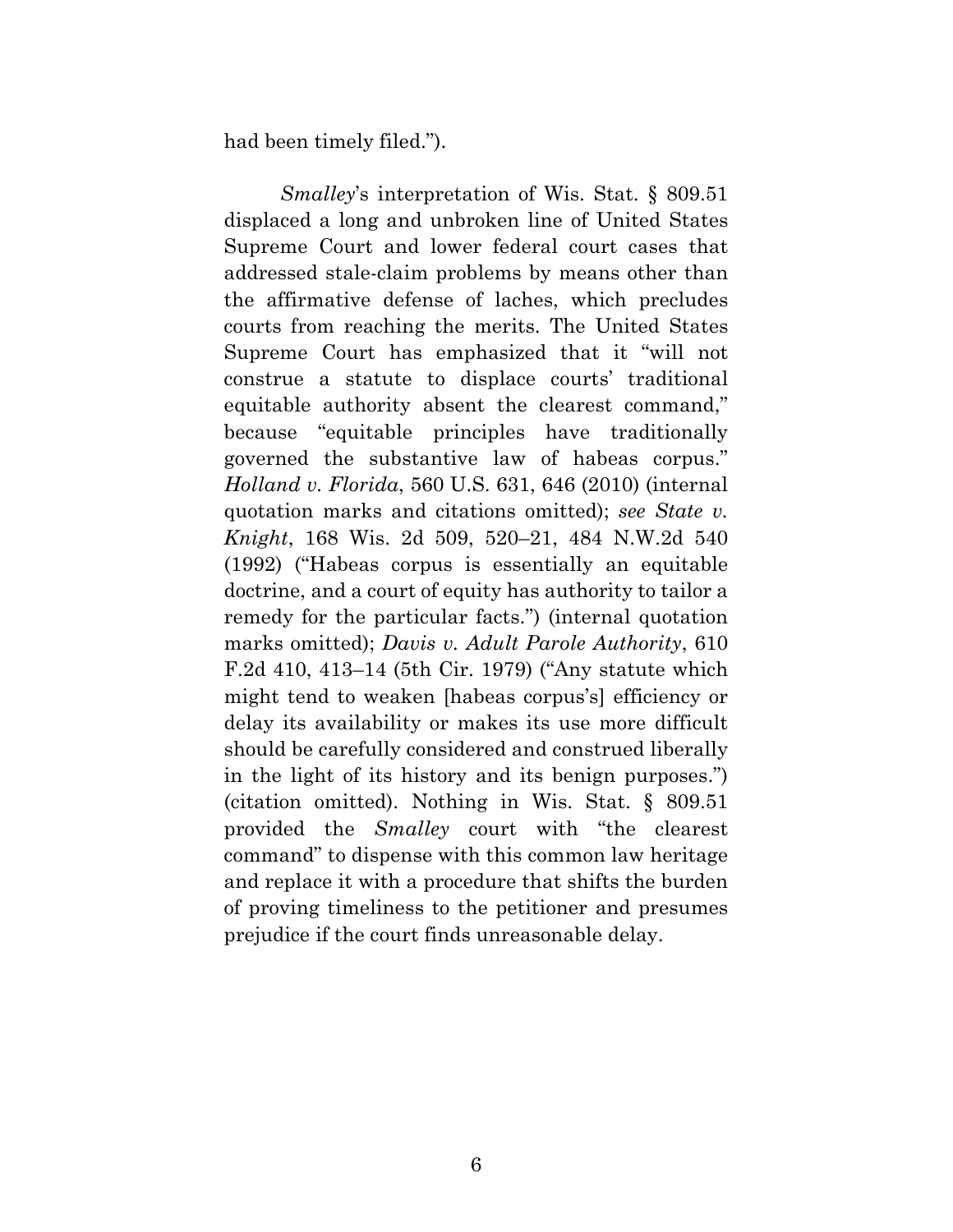## **B.** *Smalley***'s application of laches to habeas petitions rests on a false foundation.**

The United States Supreme Court, in the exercise of its traditional equitable discretion, created numerous preclusive defenses to vindicate the interests of comity and finality on federal habeas review. *See*, *e.g.*, *McCleskey v. Zant*, 499 U.S. 467, 489– 91 (1991) (abuse of the writ); *Wainwright v. Sykes*, 433 U.S. 72, 80–81 (1977) (procedural default); *Teague v. Lane*, 489 U.S. 288, 308 (1989) (nonretroactivity); *Rose v. Lundy*, 455 U.S. 509, 515 (1982) (exhaustion of state remedies). In stark contrast to the creation of these procedural defenses, the Supreme Court (and the lower federal courts) did not apply the equitable defense of laches to habeas petitions. Consequently, the State's argument in defense of *Smalley* requires this Court to ignore that the use of laches in habeas corpus proceedings is a relatively recent creation of *statute*—not the common law—that applied only to *federal* habeas corpus petitions.

Not until 1977 did Congress enact Habeas Rule 9(a), which "introduce[d] for the first time an element of laches into habeas corpus" by creating a rule against prejudicial delay. 17B Wright & Miller, § 4268.2. In adopting the laches doctrine, Habeas Rule 9(a) upended the common law's refusal to apply such a preclusive defense to habeas proceedings. *See* Part A, *supra*.

Nine years after Habeas Rule 9(a) took effect, the Wisconsin Court of Appeals relied on the rule in support of applying laches to state habeas petitions. In *State ex rel. McMillian v. Dickey*, 132 Wis. 2d 266, 392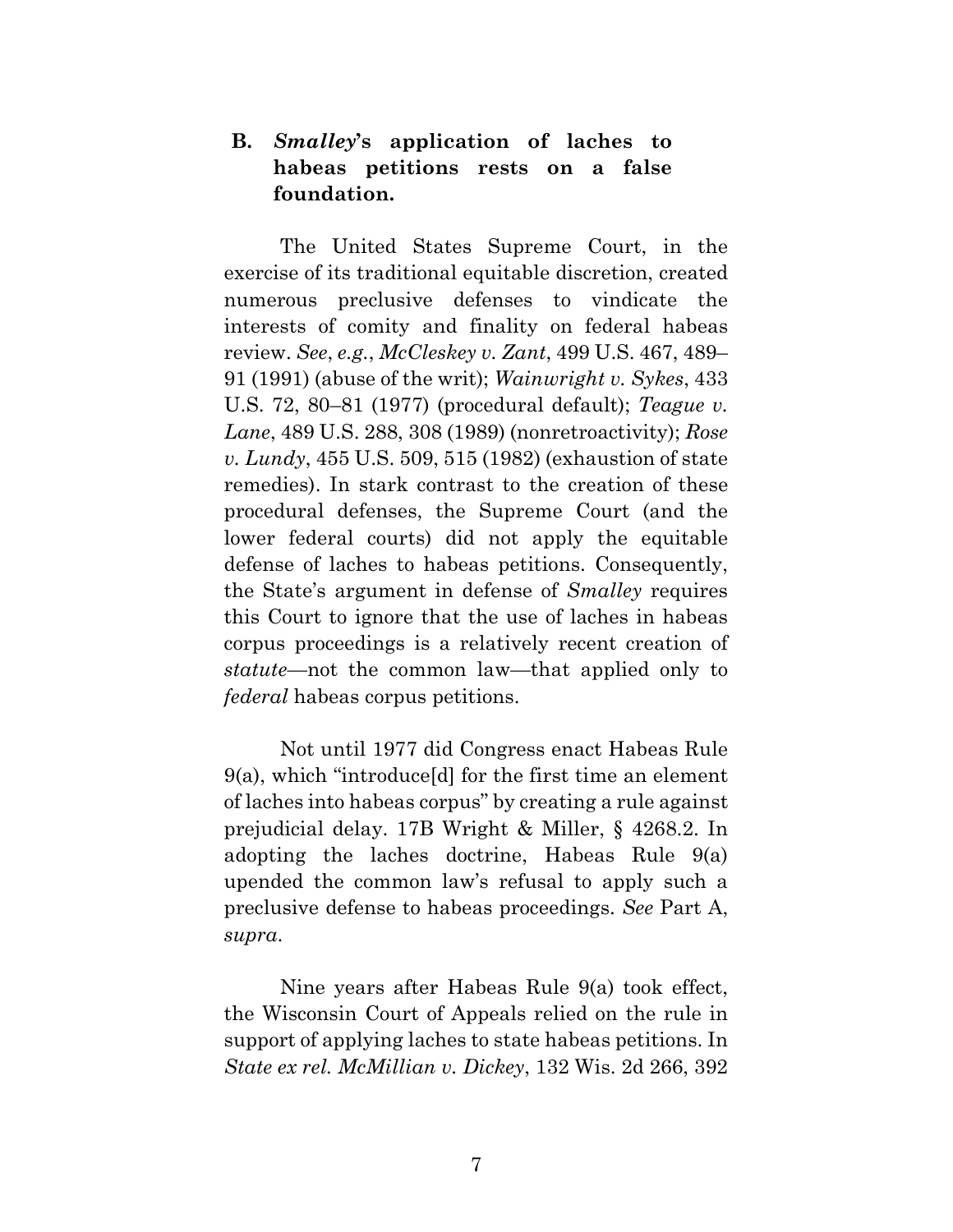N.W.2d 453 (Ct. App. 1986), the court "recognize[d] that a habeas proceeding may be dismissed under the equitable doctrine of laches." *Id.* at 281 (footnote omitted). In support of this proposition, the court cited *Mayola v. Alabama*, 623 F.2d 992, 999 (5th Cir. 1980), a decision from the United States Court of Appeals for the Fifth Circuit that expressly applied the recentlyminted Habeas Rule 9(a) to find prejudicial delay. *Id.* at 281 n.13. *McMillian* also relied on a second case from the Fifth Circuit, *Baxter v. Estelle*, 614 F.2d 1030 (5th Cir. 1980). *Baxter* completely misconstrued the common law's refusal to apply laches to habeas. *Baxter* said that:

> A petition for habeas corpus may be dismissed if the petitioner's unreasonable delay in filing the petition has prejudiced the state in its ability to respond. This rule has traditionally been applied to habeas corpus petitions under the equitable doctrine of laches, and it continues to apply under the provisions of Rule 9(a) of the Rules Governing § 2254 Cases. Although the § 2254 Rules probably do not apply to this case, we need not determine to what extent, if at all, Rule 9(a) did more than embody preexisting law, for we find that the facts of this case demonstrate prejudice so great caused by such unreasonable delay that the claim is barred under either formulation of the rule.

*Id.* at 1032–33 (footnotes omitted); *but cf. Davis*, 610 F.2d at 415; *McConnell*, 666 F.2d at 251. Despite its erroneous understanding of the common-law tradition, *Baxter* mentioned several pre-Habeas Rule 9(a) cases that upheld equity's refusal to dismiss habeas petitions despite lengthy delays. *Id.* at 1034– 35 (citing *Hamilton v. Watkins*, 436 F.2d 1323 (5th Cir.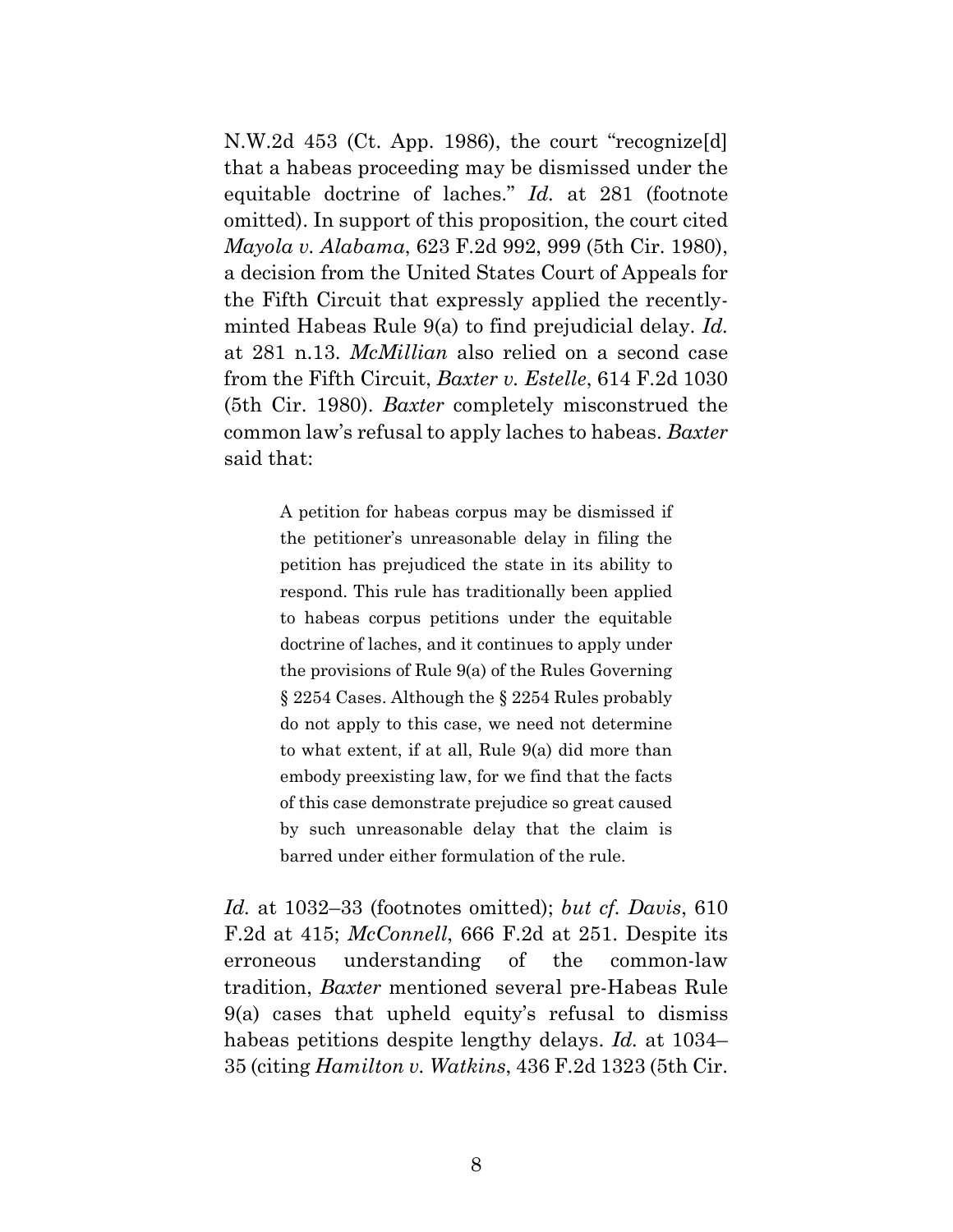1970); *Jackson v. Estelle*, 570 F.2d 546 (5th Cir. 1978); and *Hudson v. Alabama*, 493 F.2d 171 (5th Cir. 1974)). *Baxter* even quoted *Hamilton*, noting that "'[d]elay alone is no bar to federal habeas relief to correct jurisdictional and constitutional trial errors.'" *Baxter*, 614 F.2d at 1034–35. Ultimately, *McMillian* found that the delay was not attributable to the petitioner and addressed the merits of his claim. *McMillian*, 132 Wis. 2d at 283–87.

In short, *McMillian* "recogniz[ed]" that laches applies to state habeas petitions even though the federal rules governing habeas proceedings are not applicable to the states, the decisions of the federal courts of appeals are not binding on the Wisconsin state courts, and the cases *McMillian* relied on were based on an inaccurate understanding of the common law's application of equitable principles in habeas.

Over a decade later, *Smalley* relied on *McMillian* to hold that "habeas corpus is subject to the doctrine of laches." *State ex rel. Smalley v. Morgan*, 211 Wis. 2d 795, 800, 565 N.W.2d 805 (Ct. App. 1997). In the 11 years between the rulings in *McMillian* and *Smalley*, not a single published Wisconsin decision cited *McMillian* for the proposition that laches applies in habeas. *Smalley* appears to be the first case to do so, and the first case in Wisconsin to dismiss a habeas petition for laches.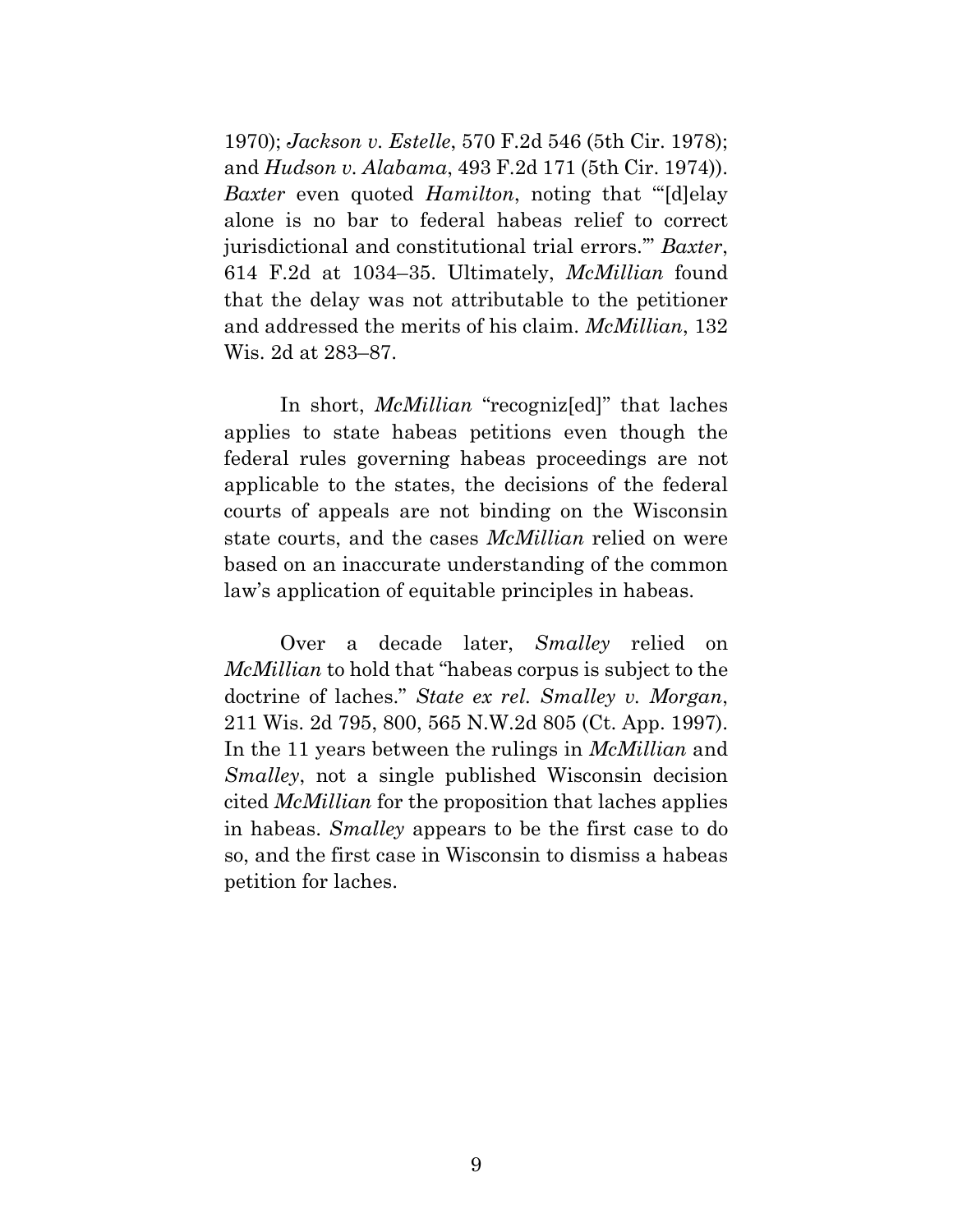#### **C. But** *Smalley* **is not a laches decision.**

The irony, of course, is that *Smalley* is *not* a laches decision. Nine years after *Smalley*, this Court declared in *Coleman* that, "[w]hile the analysis of Smalley's delay was prefaced with an explanation of laches principles, the *Smalley* decision actually rests on the application of habeas principles." *State ex rel. Coleman v. McCaughtry*, 2006 WI 49, ¶ 25, 290 Wis. 2d 352, 714 N.W.2d 900 (footnote omitted); *see id.* at ¶ 47 (Butler, J., concurring, joined by Abrahamson and Ann Walsh Bradley, JJ.) (agreeing with majority that *Smalley* is not a laches decision). *Coleman* found that *Smalley* "conflated" a habeas petition's timeliness with the unreasonable delay element of laches. *Id.* at ¶ 25. This Court explained that the habeas petition in *Smalley* was insufficient because the petitioner did not carry his burden of proving timeliness. *Id.* Laches, on the other hand, this Court emphasized, places the burden of proof on the party raising the defense. *Id.* at  $\P 25$  n.10.

*Coleman*'s characterization of *Smalley* must have been a revelation to a number of courts—including this Court and the Court of Appeals—that cited *Smalley* as the leading lachesapplies-to-habeas decision. *Cf. State v. Evans*, 2004 WI 84, ¶ 35, 273 Wis. 2d 192, 682 N.W.2d 784 (citing *Smalley* for proposition that "a habeas petition under *Knight* is subject to the doctrine of laches because a petition for habeas corpus seeks an equitable remedy"); *State ex rel. Panama v. Hepp*, 314 Wis. 2d 112, 123, 758 N.W.2d 806 (Ct. App. 2008) (same, citing *Smalley*); *State ex rel. Santana v. Endicott*, 2006 WI App 13, ¶ 9, 288 Wis. 2d 707, 709 N.W.2d 515 (same, citing *Smalley*); *see also State v. Sutphin*, 164 P.3d 72,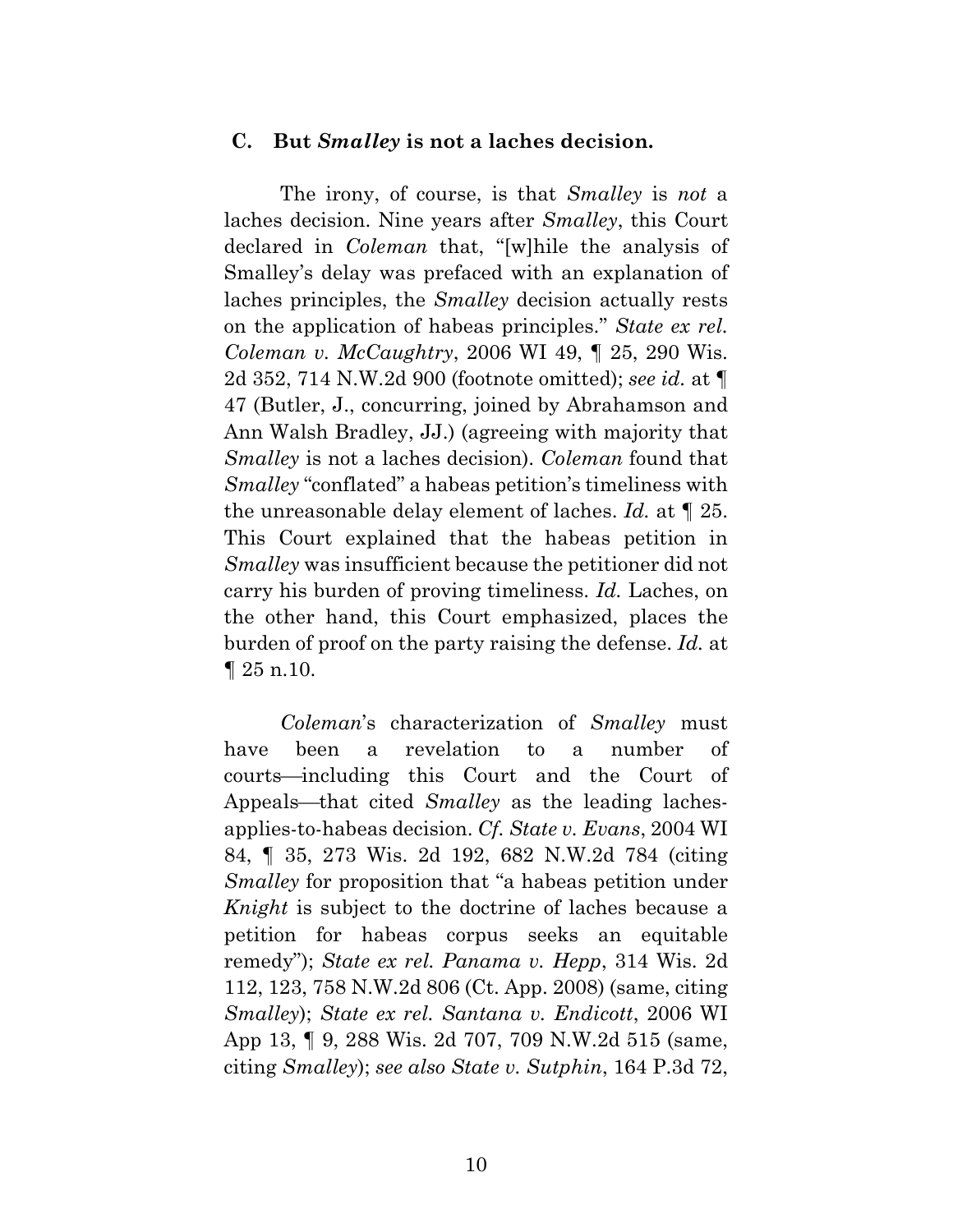76 (N.M. 2007) ("The only case the State cites which actually stands for the proposition that laches is recognized in habeas proceedings is [*Smalley*].").

*Coleman*'s disavowal of *Smalley* as a laches decision less than two years after this Court in *Evans* cited *Smalley* as a laches decision means that *Coleman* marks the first time this Court held that laches applies to habeas proceedings in Wisconsin. *See State ex rel. Washington v. State*, 2012 WI App 74, ¶19, 343 Wis. 2d 434, 819 N.W.2d 305 (citing *Coleman* for proposition that "laches [is] an available defense to a habeas petition"). Notably, *Coleman* found *McMillian*'s analysis unconvincing, because that case had relied on *Baxter*, which "involved federal habeas that differs from the circumstances in which state habeas will lie.…" *Coleman*, 290 Wis. 2d 352, ¶ 24 (footnote omitted).

The State is unable to articulate any meaningful reason why one petitioner (Smalley) was subject to the demanding procedure *Smalley* found in Wis. Stat. § 809.51 under "habeas principles," while laches applied to a second petitioner (Coleman) who waited nearly twice as long before filing his habeas petition. Ultimately, the State resorts to conclusory reasoning: "Simply stated, *Coleman* is a laches case; *Smalley* is not." State's Response at 21; *see id.* ("[T]he State raised the affirmative defense of laches instead of arguing that Coleman failed to meet his burden to show the timeliness of his petition."); *id.* at 26 ("In its response in *Coleman*, the State argued laches, which is why the court of appeals and this Court focused on laches.").

The State contends that "nothing about this Court's decision in *Coleman* undermines *Smalley*'s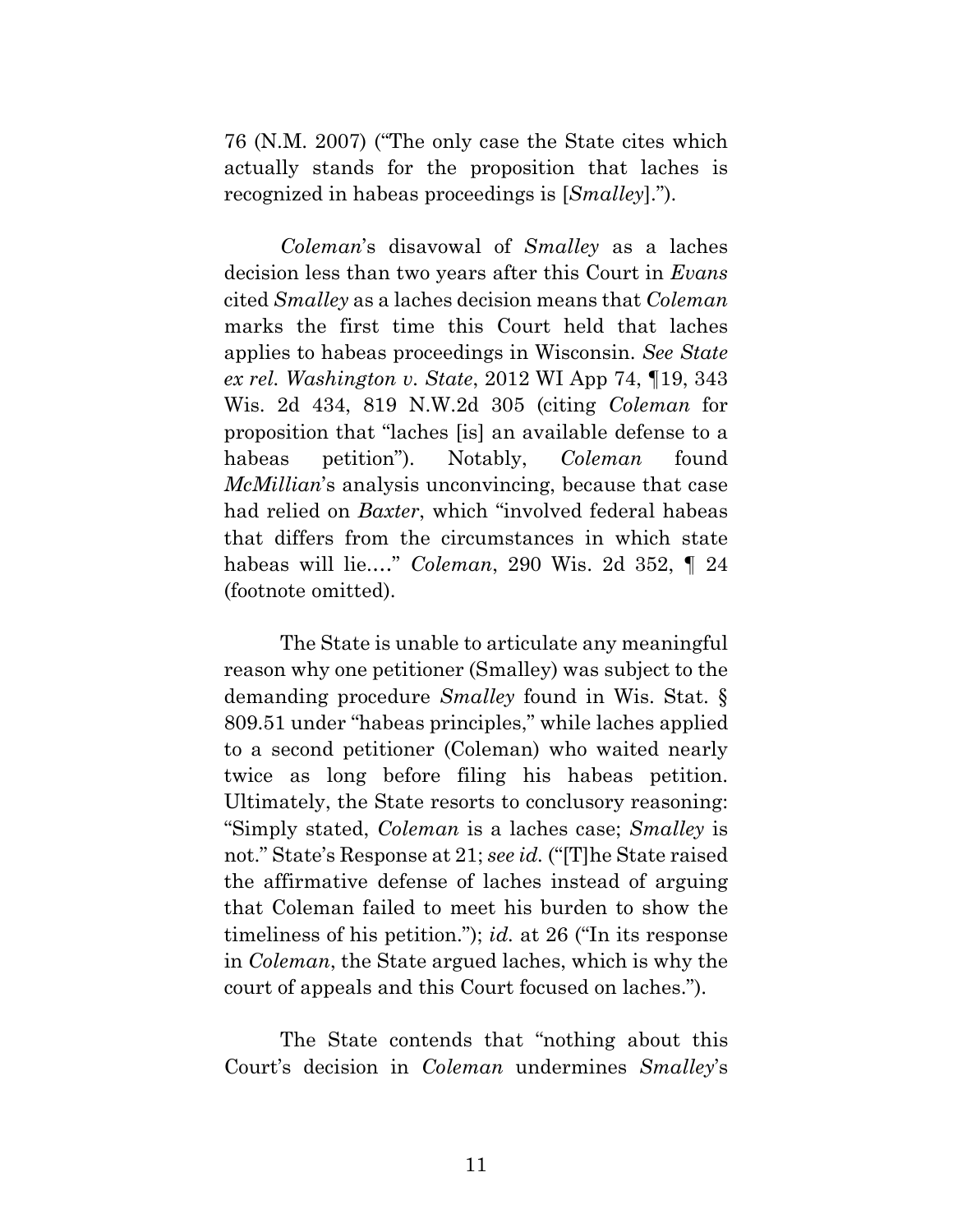interpretation of Wis. Stat. § (Rule) 809.51," and that, therefore, Mr. Lopez-Quintero "errs in relying on the procedural posture of [*Coleman*] to argue that the court of appeals here wrongly denied his petition *ex parte*." *Id.* at 21. The State's position is at odds with the historical record. It reveals that the parties and the Court of Appeals in *Coleman* expressly relied on *Smalley*, but viewed it as a laches decision.

In its response to Coleman's habeas petition, the State cited *Smalley* and asserted that laches barred consideration of the merits of the petition. App. 6 (State's Response to Coleman's Petition) at 6. The State argued that:

> As was the case in *Smalley*, 211 Wis. 2d at 801, there is no indication Coleman was under any disability that precluded him from learning about his options under *Knight* and seeking *pro se* a review of appellate counsel's performance before 2004. Like the petitioner in *Smalley*, Coleman has not demonstrated that he sought prompt, speedy relief as required by Wis. Rule § 809.51(1). *See Smalley*, 211 Wis. 2d at 802.

App. 6 at 6–7 (footnote omitted). The State also argued that the unreasonable delay would likely prejudice the State in responding to the merits of the petition. *Id.* at 7.

Relying on *Smalley*, the Court of Appeals in *Coleman* dismissed the petition based on laches. App. 7 (*State ex rel. Coleman v. McCaughtry*, No. 2004AP548-W (Wis. Ct. App. Dec. 13, 2004)) at 1. The court explained that, "[w]here a *Knight* petitioner unreasonably delays in petitioning for relief, and the delay prejudices the State in its ability to respond to the petition, dismissal on laches may be warranted.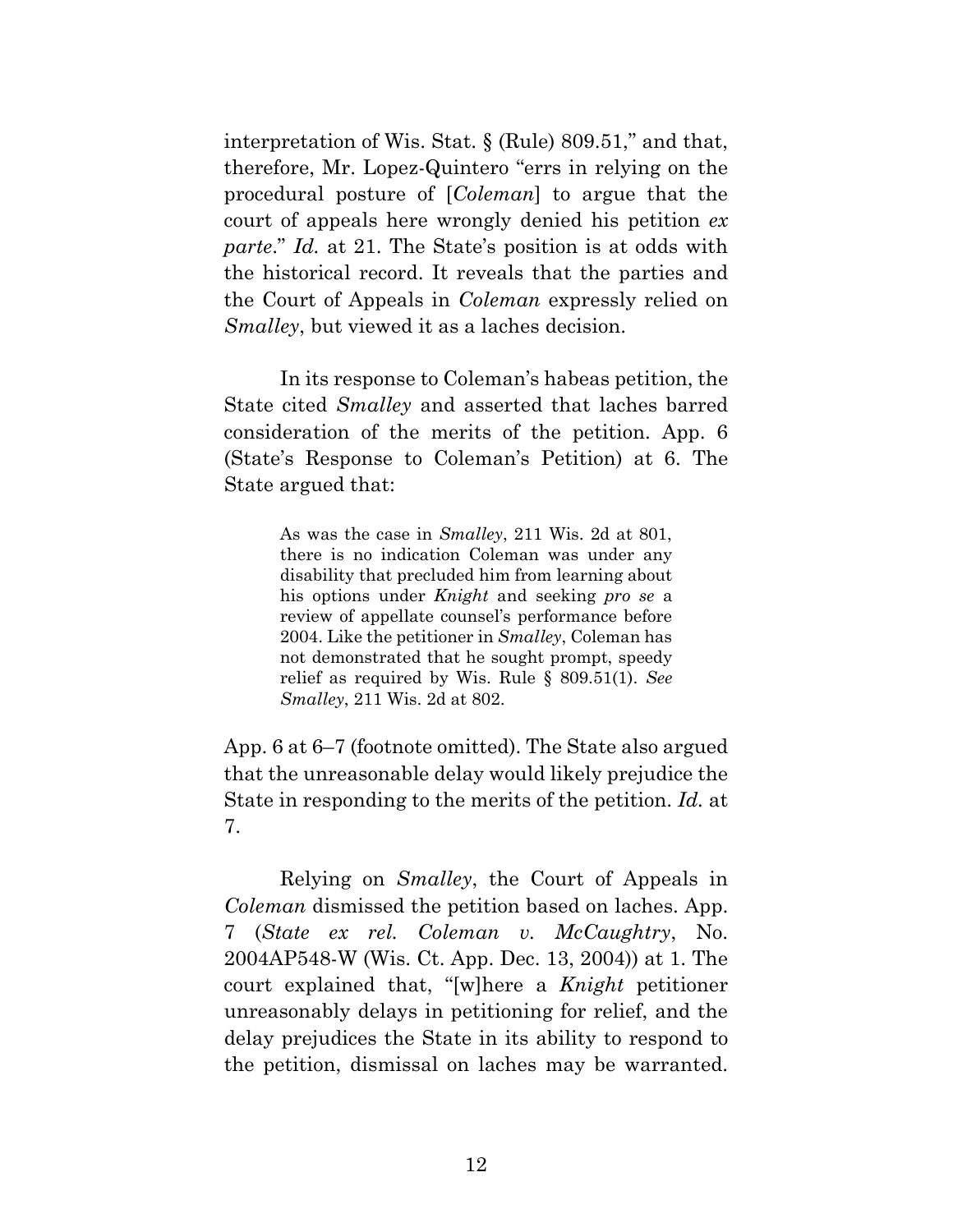*Smalley*, 211 Wis. 2d at 800." *Id.* at 2. The court then concluded that Coleman's 17-year delay was unreasonable as a matter of law. *Id.* The court also held that the unreasonable delay "greatly prejudices" the State. *Id.*

This Court viewed the lower court's decision in *Coleman* as founded on laches principles, even though the decision below clearly relied on *Smalley*. *See*, *e.g.*, *Coleman*, 290 Wis. 2d 352, ¶ 15. In fact, this Court specifically noted that:

> The State has not argued that Coleman's habeas petition was untimely under the principles that we have set for evaluating habeas petitions. Therefore, we do not address whether Coleman has met his burden of proof in that regard.

*Id.* at ¶ 25 n.6.

Adding to the uncertainty surrounding the basis of the appellate court's ruling, the *Coleman* concurrence complained that the State's response "shift[ed] the burden to the petitioner that laches should not apply, instead of leaving the burden on the party asserting the defense of laches, the State." *Id.* at ¶ 44 (Butler, J., concurring) (footnote omitted); *see id.* at ¶ 44 n.3 (noting that the State's argument "would also relieve the State of its burden with respect to the affirmative defense of laches, as its position does not clearly establish who has to prove what, so that the inference is that the petitioner did not present enough here"). Similarly, the concurrence took the majority to task for repeatedly "plac[ing] the burden on Coleman as opposed to the State" and "appl[ying] the timeliness factor under habeas principles in the same manner as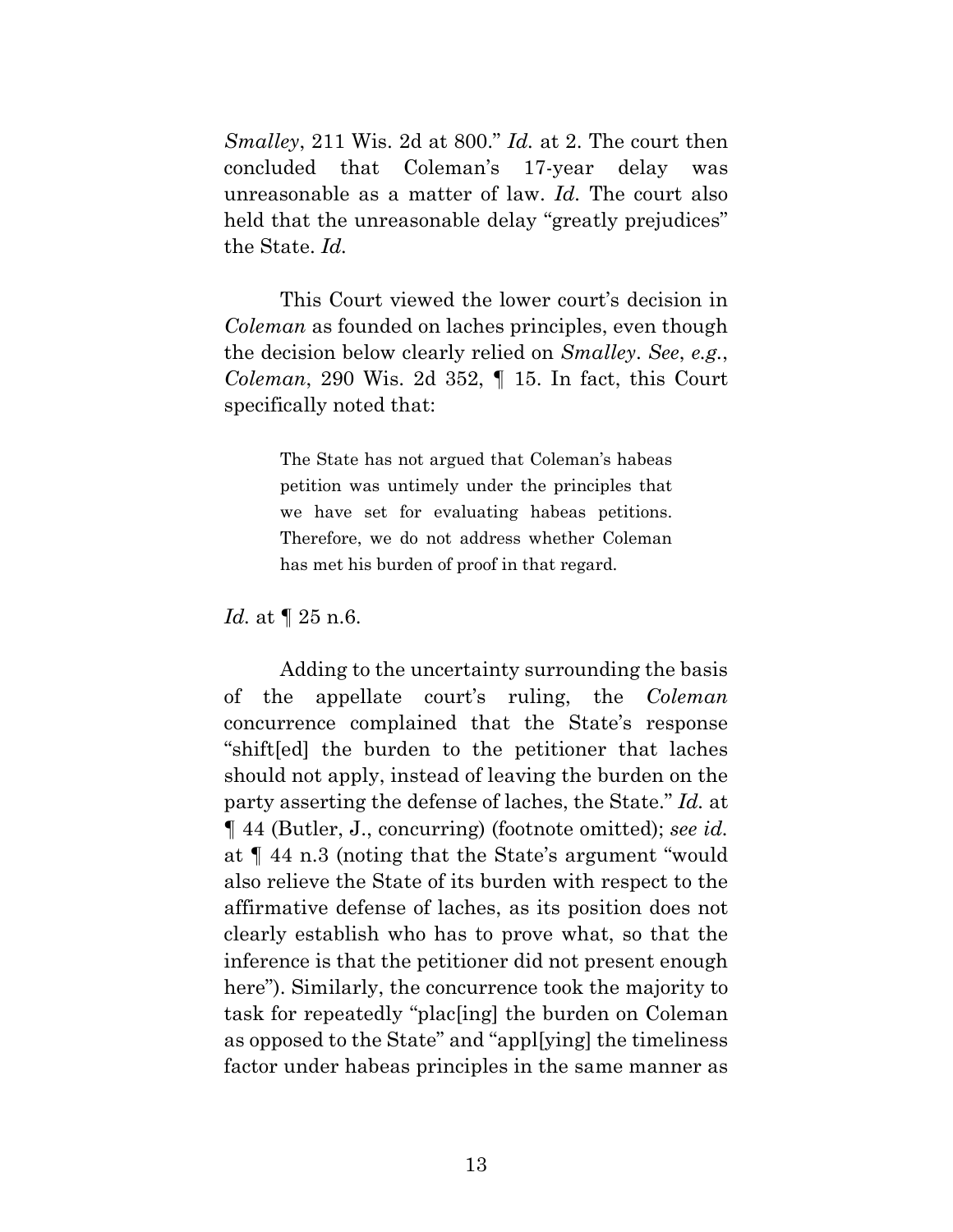the court of appeals in *Smalley*." *Id.* at ¶ 48 (footnote omitted); *see id.* ("[T]he majority conflates in exactly the same manner as the *Smalley* court its analysis of the habeas petitioner's timeliness with the unreasonable delay element of laches."). It is beyond question that the State would have prevailed if *Coleman* had applied the *Smalley* analysis: this Court found that Coleman's 16-year delay was unreasonable as a matter of law. *Id.* at ¶ 33.

*Coleman*'s belated and unanticipated explanation of *Smalley*'s holding leads to a disconcerting conclusion: that the Court of Appeals likely did not begin applying *Smalley*'s timeliness burden shift and presumption of prejudice—based on "habeas principles," rather than laches—to summarily dismiss delayed habeas petitions until *after* this Court's decision in *Coleman*. The State's *post hoc* effort to justify *Smalley*'s unprecedented procedure that renders laches obsolete fails to account for the historical reality that the Court of Appeals believed for nearly a decade that *Smalley* was a laches decision.

**D. The "prompt and speedy" commonlaw requirement for seeking a supervisory writ has no application to habeas proceedings.** 

The State argues that applying a "prompt and speedy" requirement to habeas petitions is consistent with the common law's equitable principles, which imposed such a requirement on petitioners invoking the supervisory jurisdiction of the Court of Appeals. State's Response at 19–22. *Smalley*'s wholesale adoption of this requirement into habeas ignores the material differences between a supervisory writ and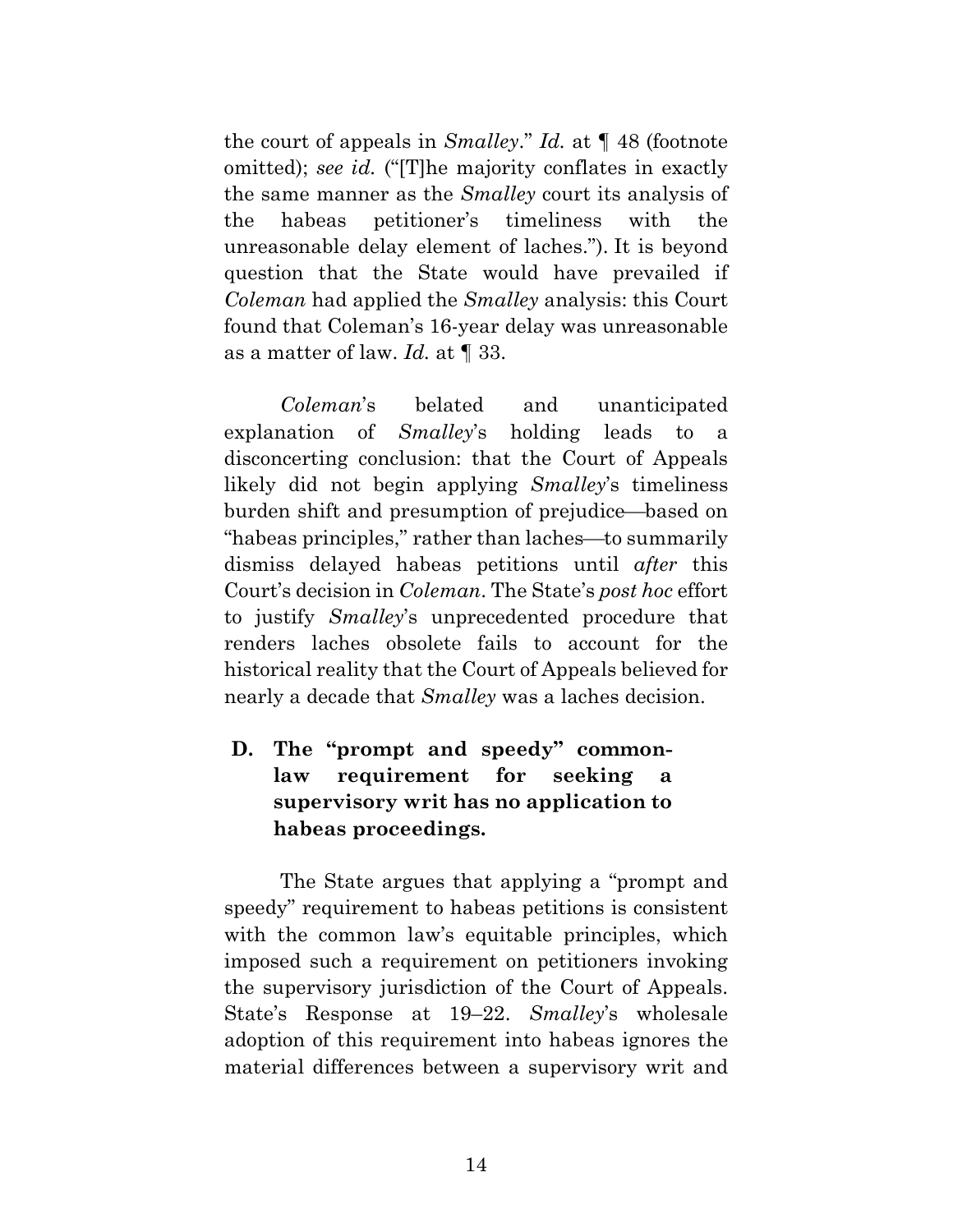the writ of habeas corpus, and overlooks that Wis. Stat. § 809.51 originally applied exclusively to supervisory writs.

Because it is an "extraordinary and drastic remedy" for the Court of Appeals to compel a lower court to perform a non-discretionary act or prohibit a lower court from acting when it is without the power to do so, this Court has created stringent standards for petitioners seeking a supervisory writ. *State ex rel. Kalal v. Cir. Ct. for Dane Cty.*, 2004 WI 58, ¶ 17, 271 Wis. 2d 633, 681 N.W.2d 110. The Court of Appeals will not issue a supervisory writ unless: "(1) an appeal is an inadequate remedy; (2) grave hardship or irreparable harm will result; (3) the duty of the trial court is plain and it must have acted or intends to act in violation of that duty; and (4) the request for relief is made promptly and speedily." *Id.*

A "prompt and speedy" request requirement is appropriate for a petition seeking a supervisory writ, because the Court of Appeals may issue the writ only upon some "grievous exigency." *Id.* Usually, a petitioner is in the midst of litigation in the circuit court when he or she invokes the supervisory jurisdiction of the Court of Appeals. It is this exigency that renders a supervisory writ "a proper means of correcting trial court error when an appeal will come too late for effective redress." *State ex rel. Bohren v. Milwaukee Cty. Cir. Ct.*, 192 Wis. 2d 407, 425, 532 N.W.2d 135 (Ct. App. 1995) (internal quotation marks omitted). Consequently, "[t]he more time that elapses after the action complained of, the less likely the court will be to hear the claim." Michael S. Heffernan, *Appellate Practice & Procedure in Wisconsin*, § 10.3, at 4 (6th ed. 2014). For example, the Court of Appeals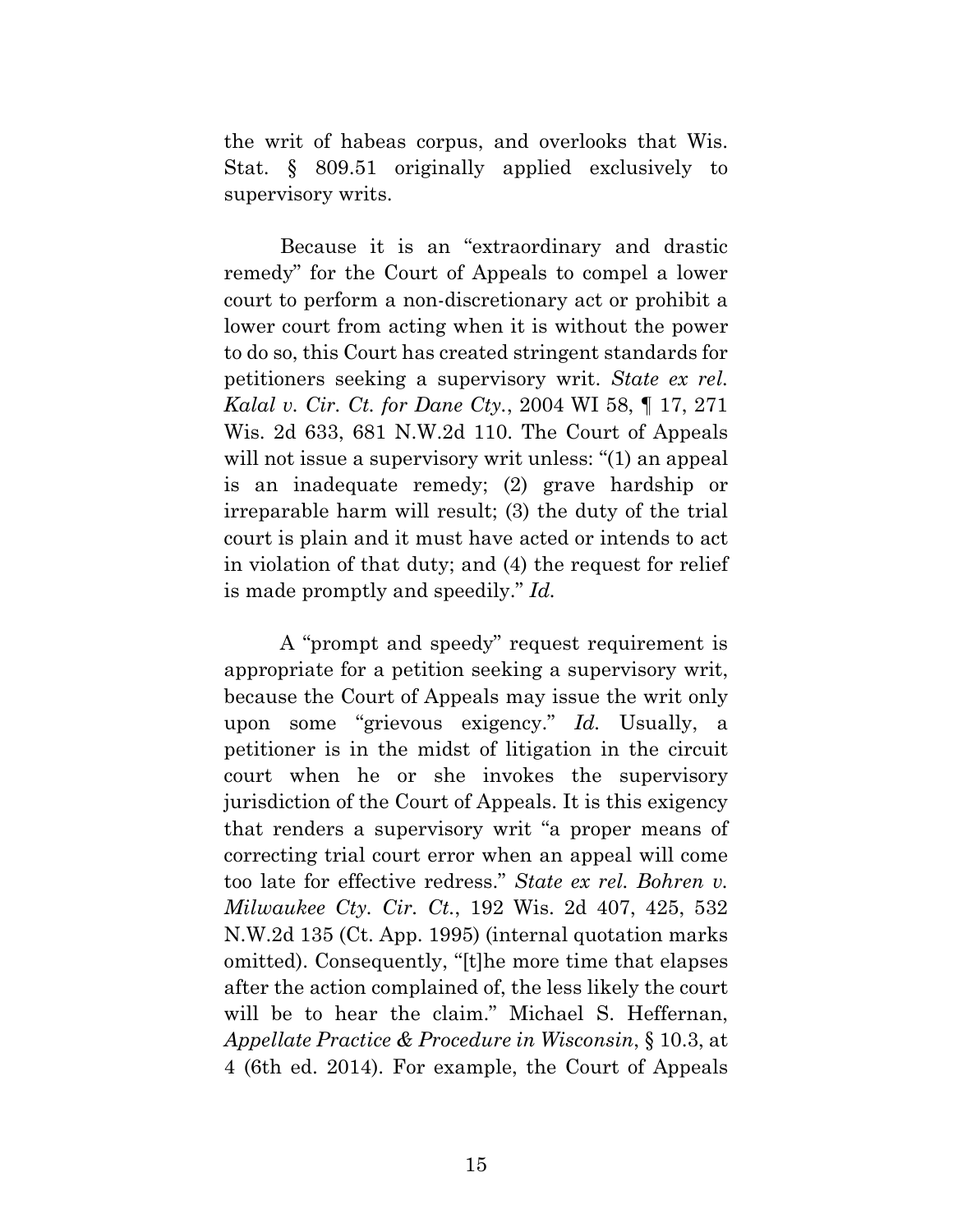denied a petition for a supervisory writ as untimely, even though only *nine months* had passed before the petitioner sought relief. *State ex rel. Nowak v. Waukesha Cty. Cir. Ct.*, 169 Wis. 2d 395, 397–98, 485 N.W.2d 419 (Ct. App. 1992).

The Court of Appeals can deal with petitions for a supervisory writ efficiently and quickly, because the stringent requirements for issuing the writ limit the court's exercise of its jurisdiction. The underlying facts are rarely in dispute, and the Court of Appeals will not invoke its supervisory writ jurisdiction to compel a discretionary act or if it finds that other adequate remedies are available. *State ex rel. Dressler v. Cir. Ct. for Racine Cty.*, 163 Wis. 2d 622, 640, 472 N.W.2d 532 (Ct. App. 1991). For these reasons, this Court specifically designed the non-adversarial, *ex parte* procedure in Wis. Stat. § 809.51(2) "to facilitate a speedy denial of the majority of such petitions." Heffernan, *supra*, § 10.3, at 5; *see id.* (noting that provision in Wis. Stat. § 809.51(2) allowing respondent to file letter stating that no response will be filed, but the petition is not thereby admitted, is designed "to discourage the use of supervisory writs for harassment purposes").

Imposing the supervisory writ requirements and procedure on habeas petitions is wholly inappropriate. First, because the writ of habeas corpus "strikes at finality," *McCleskey*, 499 U.S. at 491, *Smalley*'s determination that Wis. Stat. § 809.51(1) incorporates a "prompt and speedy" pleading requirement on habeas petitioners is incongruous with the common law's refusal to dismiss habeas petitions for untimeliness. *See* Part A, *supra*. Second, when this Court originally drafted and adopted Wis. Stat. §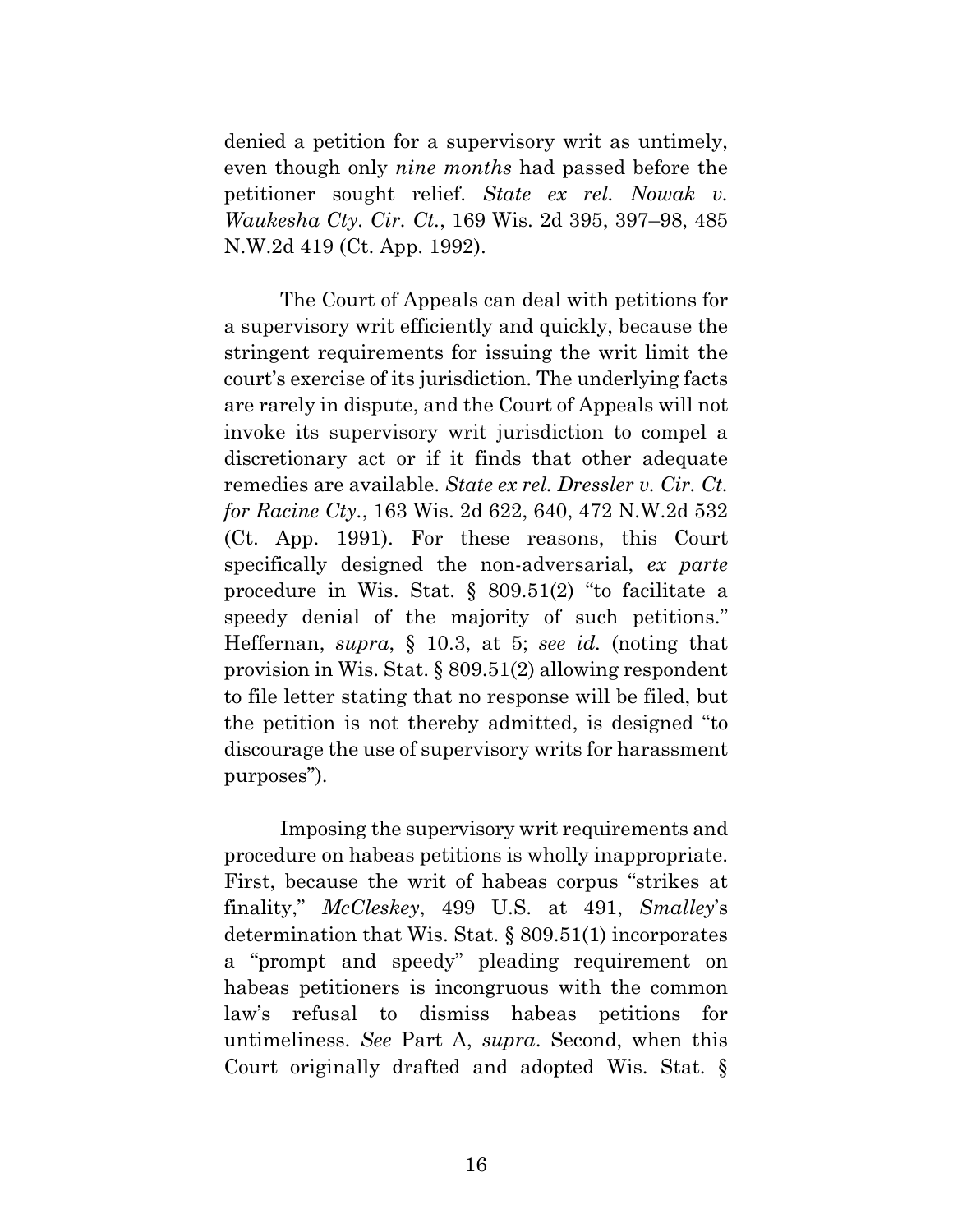809.51 in 1978, the rule dealt solely with supervisory writs. *See* S. Ct. Order, 83 Wis. 2d xiii (1978) (section entitled "Supervisory Writ"). Amending the rule in 1981, this Court changed the title to "Supervisory writ and original jurisdiction to issue prerogative writ," and added the words "or its original jurisdiction to issue a prerogative writ" after the term "supervisory jurisdiction" in the first sentence of subsection (1). S. Ct. Order, 151 Wis. 2d xix (1981) (attached as App. 8). The Court amended no other provisions of the rule.

Applying to habeas petitions a procedure exclusively designed to handle supervisory writs is imprudent. Habeas petitions often raise fact-intensive claims that require evidentiary hearings and, ultimately, the court's exercise of discretion. Similarly, factual disputes may hamper the court's ability to a find, as a matter of law, that a habeas petition is untimely. *Cf. Sawyer v. Midelfort*, 227 Wis. 2d 124, 159, 595 N.W.2d 423 (1999) ("Where the facts are undisputed and there is only one reasonable inference, the court may conclude as a matter of law that the elements are met. If the material facts or reasonable inferences are disputed, however, summary judgment will be improper.") (citation omitted).<sup>[1](#page-24-0)</sup> Moreover, the Court of Appeals does not have the power to make findings of fact where the evidence is controverted, *Wurtz v. Fleishman*, 97 Wis. 2d 100, 107 n.3, 293 N.W.2d 155 (1980), so the court would need to order a circuit court or special master to hold a hearing.

 $\overline{a}$ 

<span id="page-24-0"></span><sup>1</sup> The Court of Appeals held that Mr. Lopez-Quintero's limitations could account for some delay, but not for over nine years of delay. App. 1 at 2–3. The court's conclusion begs questions: How many years of delay did his inability to speak or read English account for? His lack of education? How did the court make these determinations? Certainly, a court could reach more than one reasonable inference from these facts.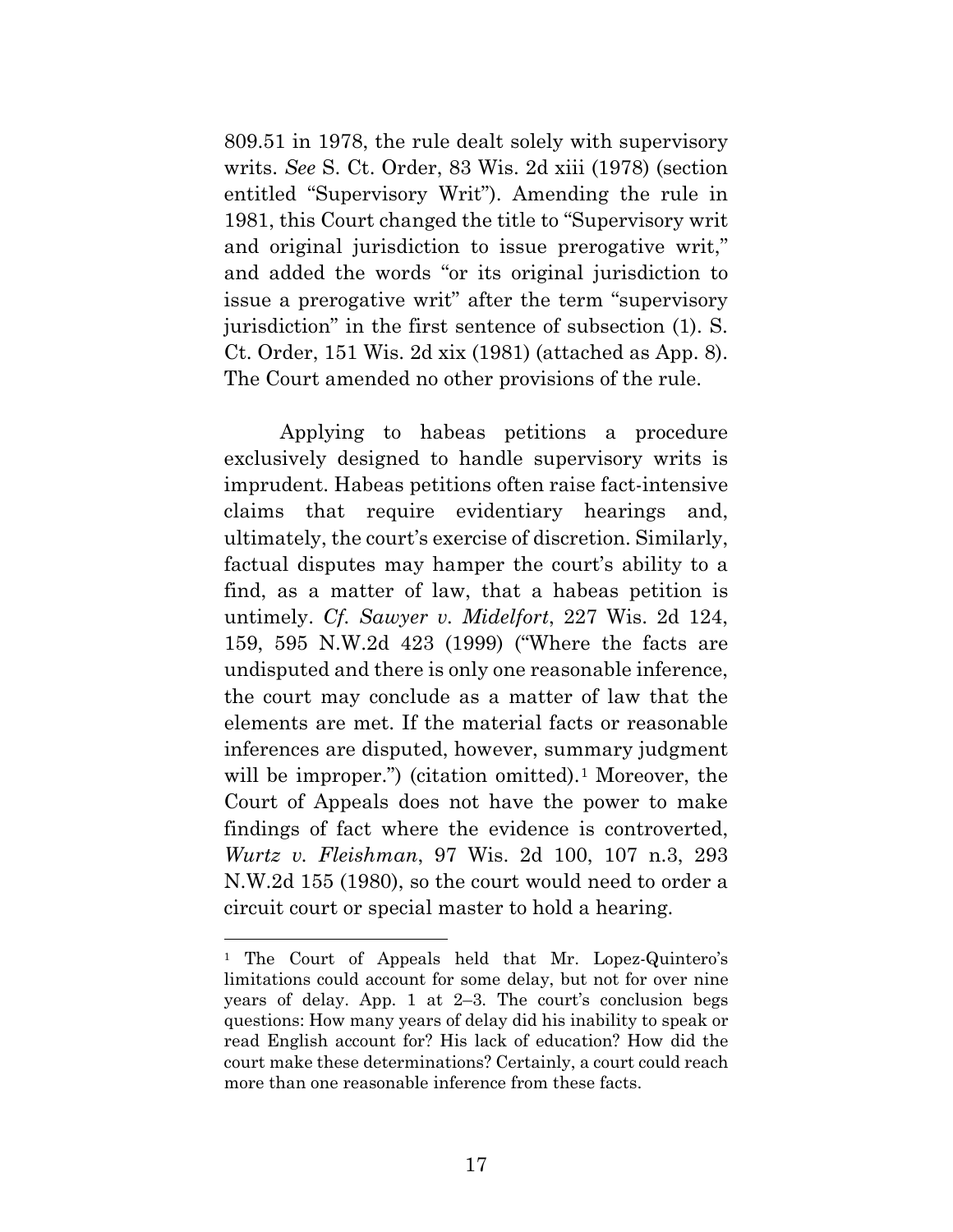Finally, it is worth noting that *Smalley* itself did not cite any cases listing the "prompt and speedy" supervisory writ requirement in support of its conclusion that the requirement applied to habeas petitions. *Smalley* referred only to Wis. Stat. § 809.51(1), which contains no such language. 211 Wis. 2d at 802 & n.7. Moreover, post-*Smalley* decisions have not added the "prompt and speedy" element to the list of requirements for habeas petitions. *See*, *e.g.*, *Coleman*, 290 Wis. 2d 352, ¶ 18; *State ex rel. Haas v. McReynolds*, 2002 WI 43, ¶ 12, 252 Wis. 2d 133, 643 N.W.2d 771; *State v. Pozo*, 2002 WI App 279, ¶ 8, 258 Wis. 2d 796, 654 N.W.2d 12.

# **E.** *Smalley***'s interpretation of Wis. Stat. § 809.51 raises serious constitutional issues.**

In his Opening Brief, Mr. Lopez-Quintero described numerous problems with the *Smalley* procedure: that it gives the Court of Appeals unbounded discretion to dismiss a habeas petition for untimeliness; that it denies the petitioner an opportunity to respond; that it relieves the State of its burden of proving prejudicial delay, leading to an irrebuttable presumption of prejudice; that it is incompatible with *Coleman*; and that it deprives habeas petitioners like Mr. Lopez-Quintero from having a court reach the merits of substantial constitutional claims. Petitioner's Opening Brief at 7– 8, 15–17, 26. The problems plaguing *Smalley*'s interpretation of Wis. Stat. § 809.51 raise substantial constitutional concerns.

"The fundamental requisite of due process of law is the opportunity to be heard." *Ford v. Wainwright*,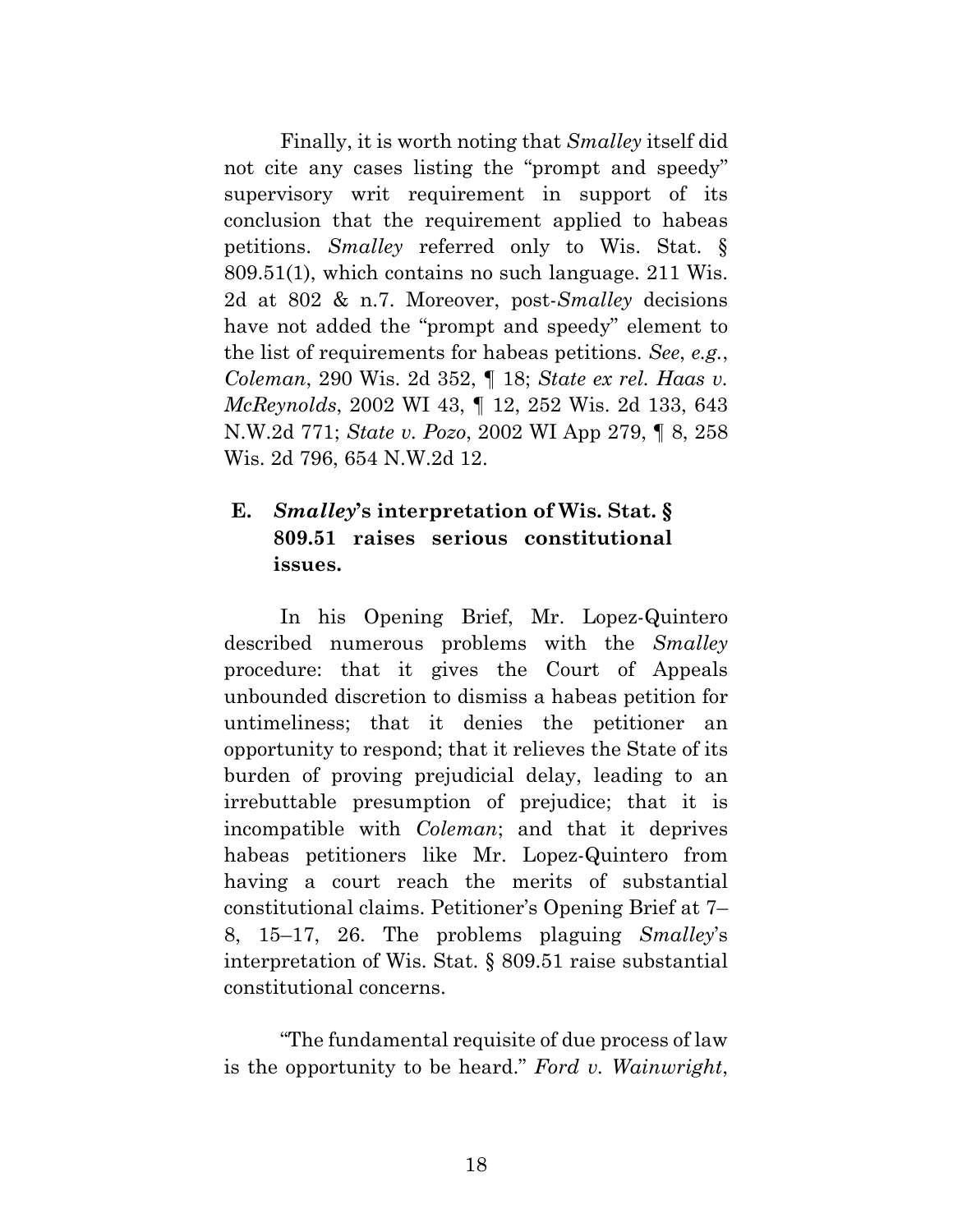477 U.S. 399, 413 (1986) (plurality) (quoting *Grannis v. Ordean*, 234 U.S. 385, 394 (1914)). The *Smalley* procedure has a devastating impact on a habeas petitioner like Mr. Lopez-Quintero, who was denied the right to direct appeal because of a violation of his Sixth and Fourteenth Amendment rights to the effective assistance of counsel. Seeking a writ of habeas corpus is his only means of vindicating his constitutional right to counsel. *State ex rel. Kyles v. Pollard*, 2014 WI 38, ¶¶ 38–39, 354 Wis. 2d 626, 847 N.W.2d 805. *Smalley* violates the bedrock principle of procedural due process, because the Court of Appeals may summarily dismiss petitions as untimely, without giving the petitioners notice or the opportunity to respond. Moreover, it is the State's failure to provide Mr. Lopez-Quintero with effective assistance of counsel that ultimately caused the untimely request for habeas relief. Under these circumstances, the delay must be imputed to the State, not Mr. Lopez-Quintero. *Coleman v. Thompson*, 501 U.S. 722, 754 (1991); *see Betts v. Litscher*, 241 F.3d 594, 598 (7th Cir. 2001) ("The Constitution does not permit a state to ensnare an unrepresented defendant in his own errors and thus foreclose access to counsel."); *see generally Nonparty Brief of Wisconsin Ass'n of Crim. Defense Lawyers* at 2–7. This Court should avoid these troubling constitutional issues by overruling *Smalley*.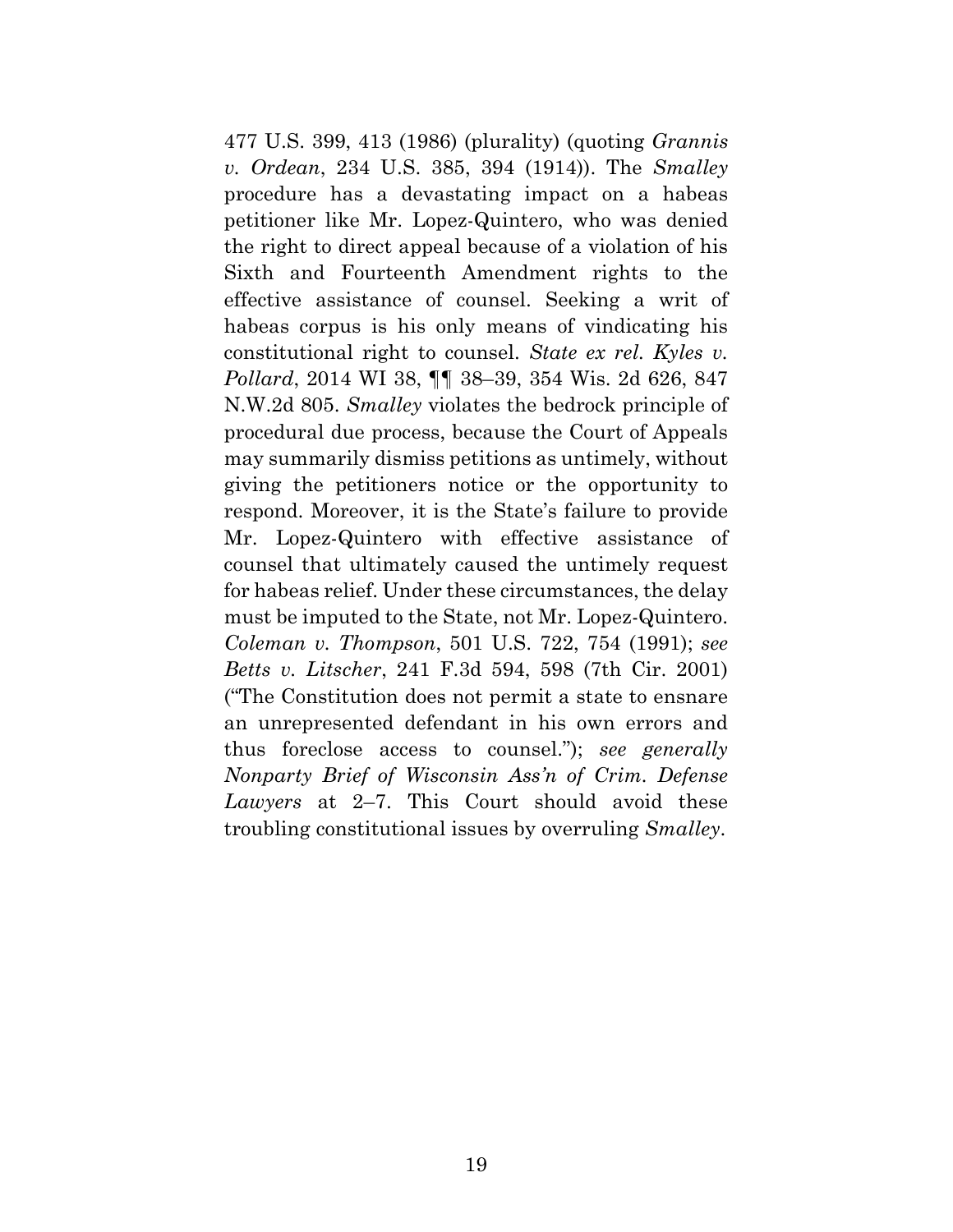#### **CONCLUSION**

This Court should overrule *Smalley* because of its "objectively wrong" interpretation of Wis. Stat. § 809.51. Before remanding the case to the Court of Appeals with instructions to order the State to respond to Mr. Lopez-Quintero's habeas petition, this Court should re-examine the application of the doctrine of laches to habeas petitions.

Dated this 28th day of September 2018.

Respectfully Submitted,

 $\frac{1}{2}$  ,  $\frac{1}{2}$  ,  $\frac{1}{2}$  ,  $\frac{1}{2}$  ,  $\frac{1}{2}$  ,  $\frac{1}{2}$  ,  $\frac{1}{2}$  ,  $\frac{1}{2}$  ,  $\frac{1}{2}$  ,  $\frac{1}{2}$  ,  $\frac{1}{2}$  ,  $\frac{1}{2}$  ,  $\frac{1}{2}$  ,  $\frac{1}{2}$  ,  $\frac{1}{2}$  ,  $\frac{1}{2}$  ,  $\frac{1}{2}$  ,  $\frac{1}{2}$  ,  $\frac{1$ 

Gregory W. Wiercioch State Bar No. 1091075 Attorney for Mr. Lopez-Quintero

Frank J. Remington Center 975 Bascom Mall Madison, WI 53706-1399 (608) 263-1388 wiercioch@wisc.edu

Victor Pelaez Law Student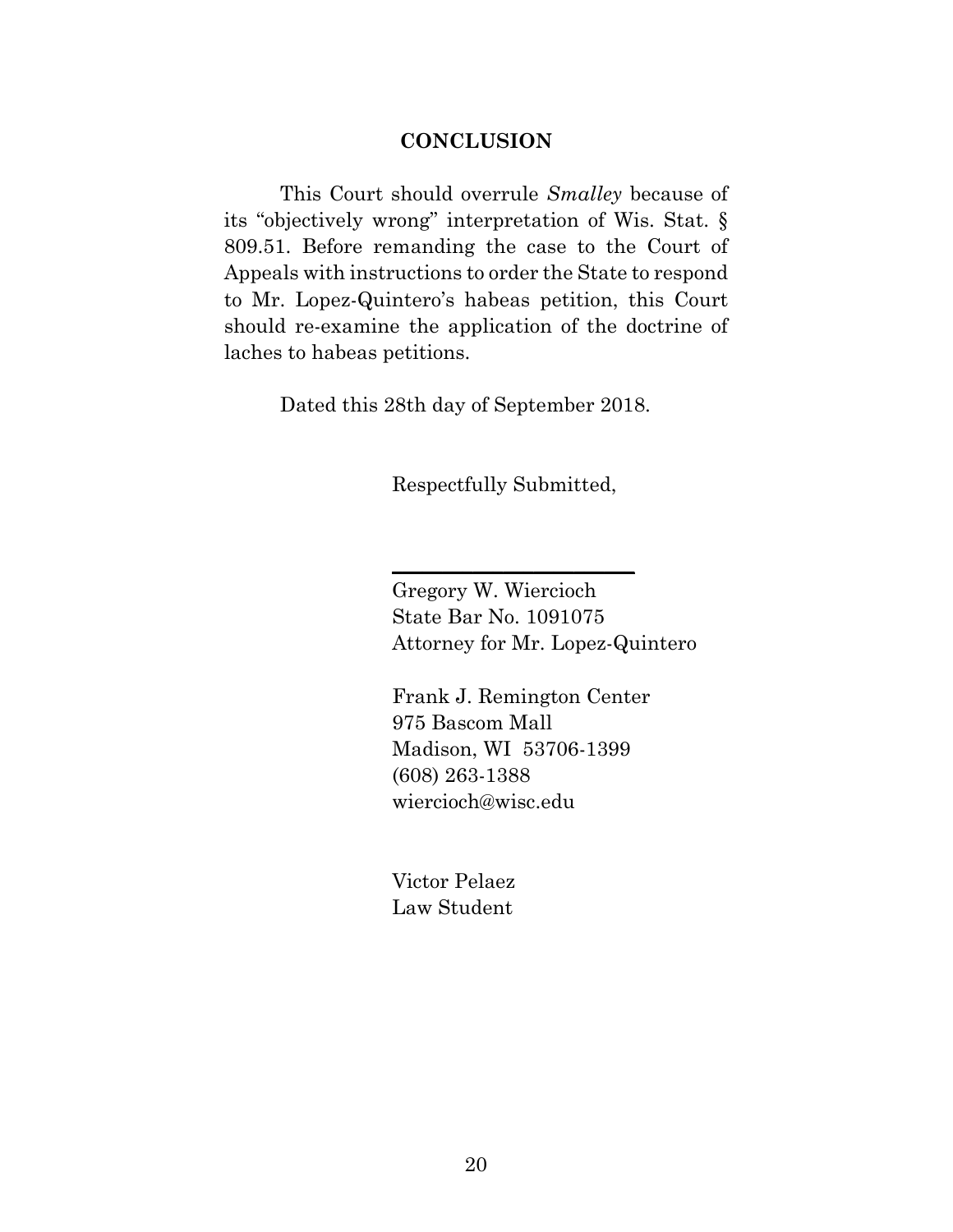### **CERTIFICATION AS TO FORM AND LENGTH**

I certify that this brief conforms to the rules contained in Wis. Stat.  $\S$  809.19(8)(b) and (c) for a brief and appendix produced with a proportional serif font. The length of the brief is 4,966 words.

Dated this 28th day of September 2018.

\_\_\_\_\_\_\_\_\_\_\_\_\_\_\_\_\_\_\_\_\_\_\_\_\_

# **CERTIFICATION AS TO COMPLIANCE WITH RULE 809.19(12)**

I have submitted an electronic copy of this brief, excluding the appendix, which complies with the requirements of § 809.19(12).

I further certify that this electronic brief is identical in content and format to the printed form of the brief filed on or after this date.

A copy of this certificate has been served with the paper copies of this brief filed with the court and served on all opposing parties.

Dated this 28th day of September 2018.

 $\overline{\phantom{a}}$  , which is a set of the set of the set of the set of the set of the set of the set of the set of the set of the set of the set of the set of the set of the set of the set of the set of the set of the set of th